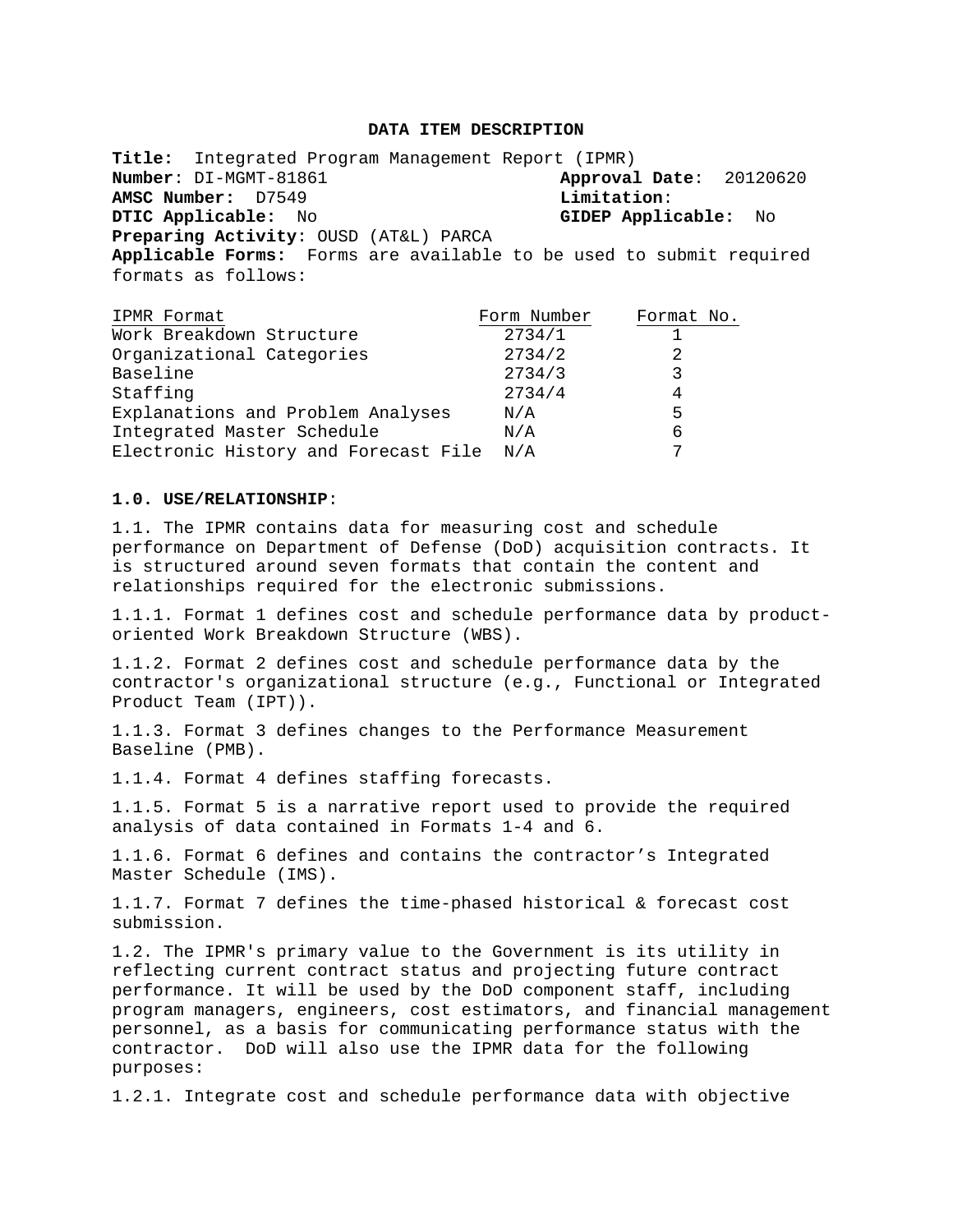technical measures of performance.

1.2.2. Identify the magnitude and impact of realized and potential performance problem areas that may cause significant cost and schedule variances.

1.2.3. Provide valid, timely, and accurate contract status information to Government leadership.

1.3. The IPMR data must be consistent with the contractor's actual contract status.

1.4. The IPMR is used to obtain cost and schedule performance information on contracts requiring compliance with the American National Standards Institute/Electronic Industries Alliance Standard 748 (ANSI/EIA-748), Earned Value Management Systems (EVMS) (current version in effect at time of contract award; refer to the Defense Federal Acquisition Regulation Supplement (DFARS) clause on the contract). The IPMR data elements must reflect the output of the contractor's ANSI/EIA-748 compliant system, where applicable.

1.5. Requiring more information in a Contract Data Requirements List (CDRL) for the IPMR than is specified in this DID is contrary to DoD policy. All negotiated reporting provisions will be specified in the contract. Refer to the Performance Assessments and Root Cause Analyses (PARCA) EVM Web site (http://www.acq.osd.mil/evm/) for guidance on CDRL tailoring.

1.6. This DID supersedes DI-MGMT-81650 and DI-MGMT-81466A.

## **2.0. COMMON IPMR REQUIREMENTS**:

2.1. Electronic Submittal Formats. The following requirements apply to Formats 1-4 and 6-7.

2.1.1. Electronic Submission of Data . All formats shall be submitted electronically in accordance with the DOD-approved XML schemas located in the EVM Central Repository (EVM-CR). Refer to the PARCA EVM Website for a link to the EVM-CR (http://www.acq.osd.mil/evm/).

2.1.1.1. Cost XML Guidelines . Formats 1-4 shall be submitted using the DoD-approved Cost XML guideline and schema. Formats 1-4 shall be submitted in whole units (no decimals) in the XML. Format 1 data in XML shall be provided at the reporting level per the guidance in section 2.2.2. unless specified at a lower level, such as to the control account level, in the CDRL.

2.1.1.2. IMS XML Guidelines . Format 6 shall be submitted using the DoD-approved IMS XML guideline and schema.

2.1.1.3. Time-phased Cost XML Guideline . Format 7 shall be submitted using the DoD-approved Time-Phased Cost XML Guideline and schema. Format 7 shall be submitted in whole dollar units (no decimals) in the XML.

2.2. Additional Submittal Formats. The following additional submittal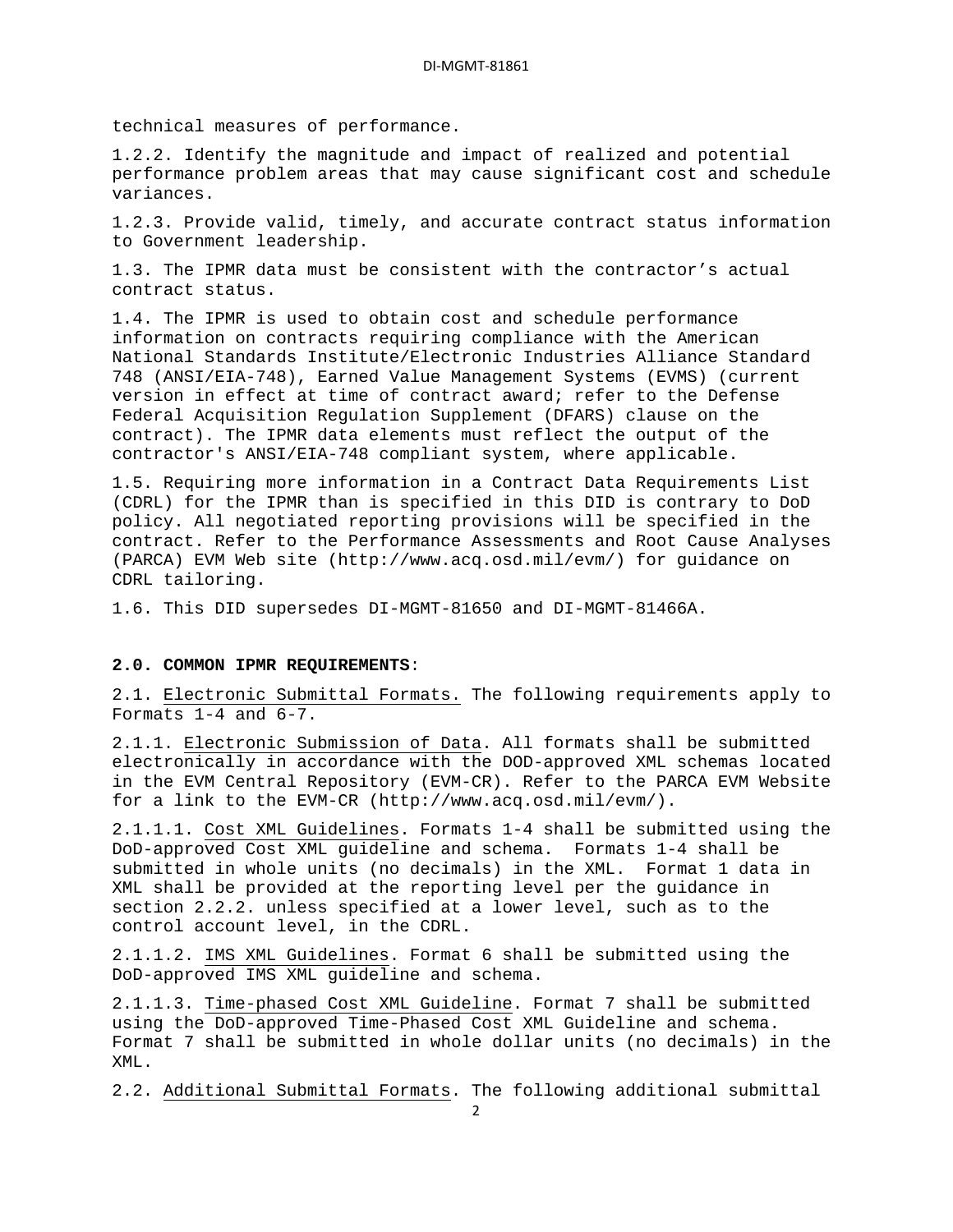requirements apply to formats 1-7.

2.2.1. <u>Hours</u>. The Government may, in the CDRL, require the contractor to provide Formats 1-4 and 7 by hours as additional, separate submissions. The CDRL will define the basis for Format 5 variance analysis (hours or dollars).

2.2.2. <u>Reporting Level</u>. The reporting level is defined as the WBS level established by tailoring the appropriate MIL-STD-881 (current version in use at time of contract award) appendix by the Program Office and approved by an office(s) designated by OSD policy.

2.2.3. <u>Human Readable</u>. The Government may, in the CDRL, require Formats 1-4 in human readable format down to the reporting level as additional, separate submissions.

2.2.4. Native Variance Analysis Format . Format 5 shall be submitted in the contractor's native electronic file format.

2.2.5. Native Schedule Format . Format 6 shall be submitted in the contractor's native IMS schedule electronic file format unless otherwise specified in the CDRL.

2.2.6. <u>Time-phased Control Account Data</u>. Format 7 shall contain timephased and historical monthly performance data provided at the same level as Format 1 unless otherwise specified in the CDRL.

2.2.6.1. <u>BCWS Reporting Period</u>. Budgeted Cost for Work Scheduled (BCWS) shall be reported from contract award through contract completion.

2.2.6.2. <u>BCWP Reporting Period</u>. Budgeted Cost for Work Performed (BCWP) shall be reported from contract award through the current reporting month.

2.2.6.3. <u>ACWP Reporting Period</u>. Actual Cost of Work Performed (ACWP) shall be reported from contract award through the current reporting month.

2.2.6.4. <u>Time-phased Cost Projection</u>. Time-phased cost projection shall consist of historical, time-phased actual costs (ACWP) plus future time-phased Estimate To Complete (ETC) values for all the reported WBS elements. The total of the time-phased costs must reconcile with Format 1 Block 8 Column (15) (Estimate At Completion (EAC)) for the same reporting month.

2.3. <u>Security Requirements</u>. Security requirements may affect IPMR marking and/or delivery requirements.

2.4. <u>Subcontractor Requirement</u>. The Government may require separate submission(s) of subcontractor IPMRs.

2.5. Reporting Frequency .

2.5.1. Monthly Submission Requirement. The IPMR Formats 1-6 shall be required at least monthly. The reporting frequency shall be identified in the CDRL.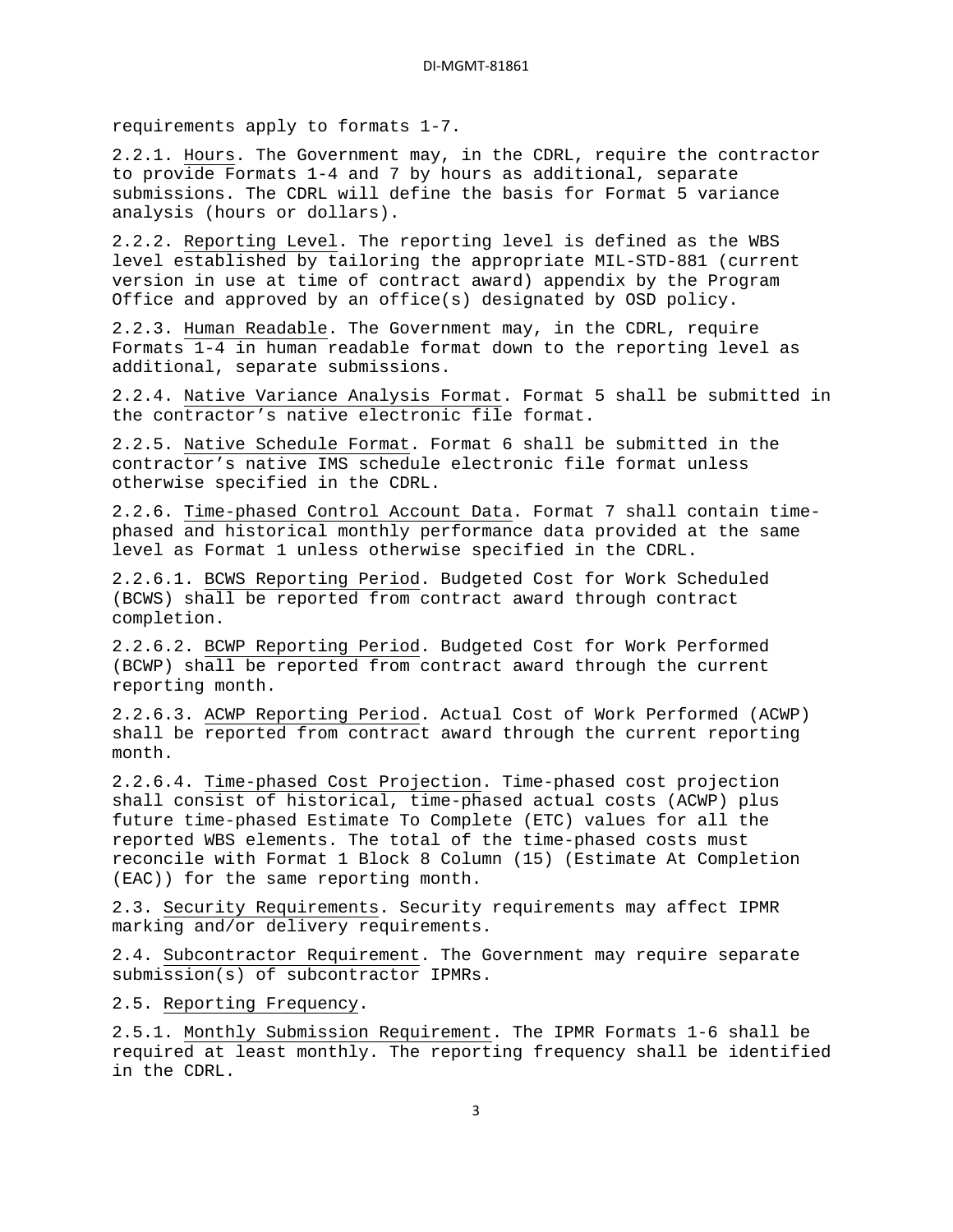2.5.2. Annual Submission Requirement . Format 7 shall be required at least annually, but may be specified in the CDRL if more frequent deliverables are required.

2.6. Submission Requirements .

2.6.1. Formats 1-6 shall be submitted to the procuring activity no later than 12 working days following the contractor's accounting period cutoff date. This requirement may be tailored through contract negotiations to allow submission as late as 17 working days, provided the contractor and Government agree that contract complexity and/or integration of subcontractor and vendor performance data warrant additional time and will yield more accurate performance. All the Formats shall reflect the same reporting period.

2.6.2. Format 7 shall be provided with the associated Formats 1-6 in the month(s) it is due and shall reflect information as of the same reporting period as Formats 1-6.

2.7. <u>Scope of Reporting</u>. Unless otherwise specified in the CDRL, data reported in the IPMR shall reflect all negotiated contract work and include the total scope of authorized unpriced work efforts as of the period specified in the IPMR.

2.8. Applicability .

2.8.1. When EVM DFARS is Applicable . Formats 1-7 are required whenever DFARS 252.234-7002 is applicable.

2.8.2. <u>When EVM DFARS is Not Applicable</u>. Format 6 may be applied separately where DFARS 252.234-7002 is not applicable. Format 6 applies to all development, major modification, and low rate initial production efforts. Where Format 6 is applied separately, the following sections of the IPMR DID are applicable (omitting references to Formats 1-5 or 7): 1.3, 1.4, 1.5, 2.1.1, 2.1.1.2, 2.2.5, 2.3, 2.4, 2.5.1, 2.6.1, 2.7, 3.6.7 and 3.7.

2.8.3. <u>EVM Tailoring</u>. Rules for appropriate tailoring are located on the PARCA EVM Web site at http://www.acq.osd.mil/evm/.

#### **3.0. IPMR FORMAT CONTENT REQUIREMENTS.**

The IPMR content shall be consistent with the contractor's ANSI/EIA-748 documented system, where applicable, and shall contain the following:

3.1. Common Heading Information . Preparation instructions for the common heading information apply only to Formats 1-4 and 7. The common heading information relates to Blocks 1-4 on the Formats. The instructions also apply to Format 5, but the information may be provided in contractor format.

3.1.1. Contractor. Enter in Block 1.a the contractor's name and division (if applicable). Enter in Block 1.b the facility location and mailing address of the reporting contractor.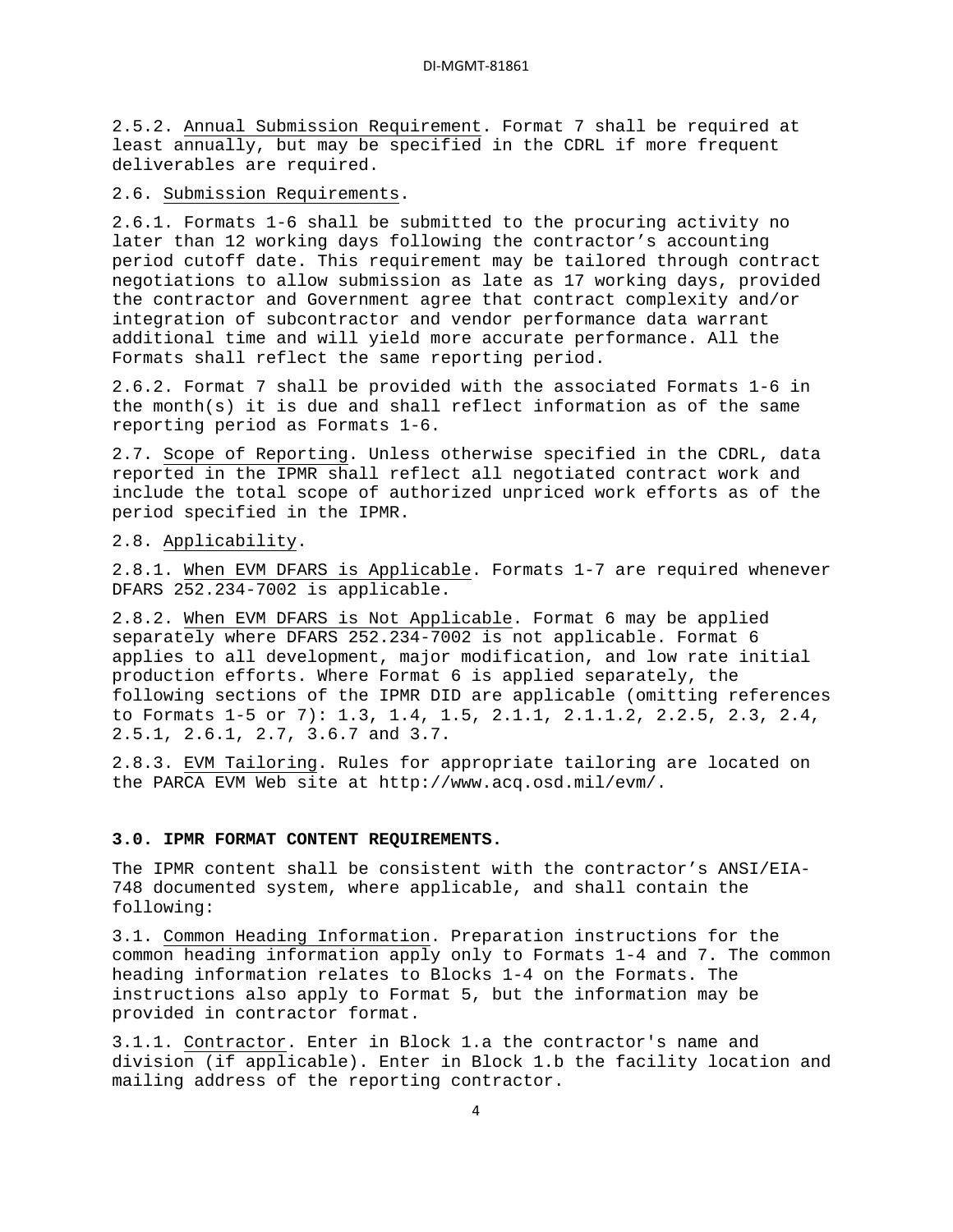- 3.1.2. Contract . Enter the contract information in Block 2.
	- 1) Enter the contract name in Block 2.a;
	- 2) Enter the contract number and the applicable Contract Line Item Number(s) (CLIN(s) in Block 2.b;
	- 3) Enter the contract type in Block 2.c;
	- 4) Enter the contract share ratio, if applicable, in Block 2.d.

3.1.3. Program . Enter in the program information in Block 3.

- 1) Enter in Block 3.a the contractor's program name, number, acronym, type, model, series, or other designation of the prime item(s) purchased under the contract;
- 2) Enter the program phase (e.g., development, production) in Block 3.b.;
- 3) Use "Yes" or "No" to indicate whether the contractor's EVMS has been approved or disapproved by the Cognizant Federal Agency (CFA) and the date of the approval/disapproval in Block 3.c. [Note: The contractor may have several approving CFAs that may apply to different levels of the contractor's organization.]
	- o A "Yes" indicates system approval and "No" indicates no system approval.
	- o All "No" answers must be discussed in Format 5 and categorized by either "Withdrawn," "Not Assessed," or "Not Applicable."
	- o This block shall be completed as it relates to the particular contract/site.
	- o The date shall be the date of the Advance Agreement, if applicable, or the date of the letter of acceptance from the CFA.
	- o Enter "N/A" if neither an Advance Agreement nor agency acceptance letter is applicable to the contract/site.

3.1.4. <u>Report Period</u>. Enter the beginning date in Block 4.a and the ending date in Block 4.b of the time period covered by the report.

3.1.5. Security . All electronic file deliverables shall include the appropriate security designations.

3.1.6. Dollars In . If reported dollar amounts are not in whole dollars, enter the units used (e.g. \$K, \$M, \$B) at the top of each page. This applies only to human readable submissions.

3.2. Format 1 - Work Breakdown Structure .

The submission of Format 1 data shall utilize a product-oriented WBS at the level established by tailoring the appropriate MIL-STD-881 (current version in use at time of contract award) appendix by the Program Office and approved by an office(s) designated by OSD policy. WBS levels below MIL-STD-881 are defined by the contractor and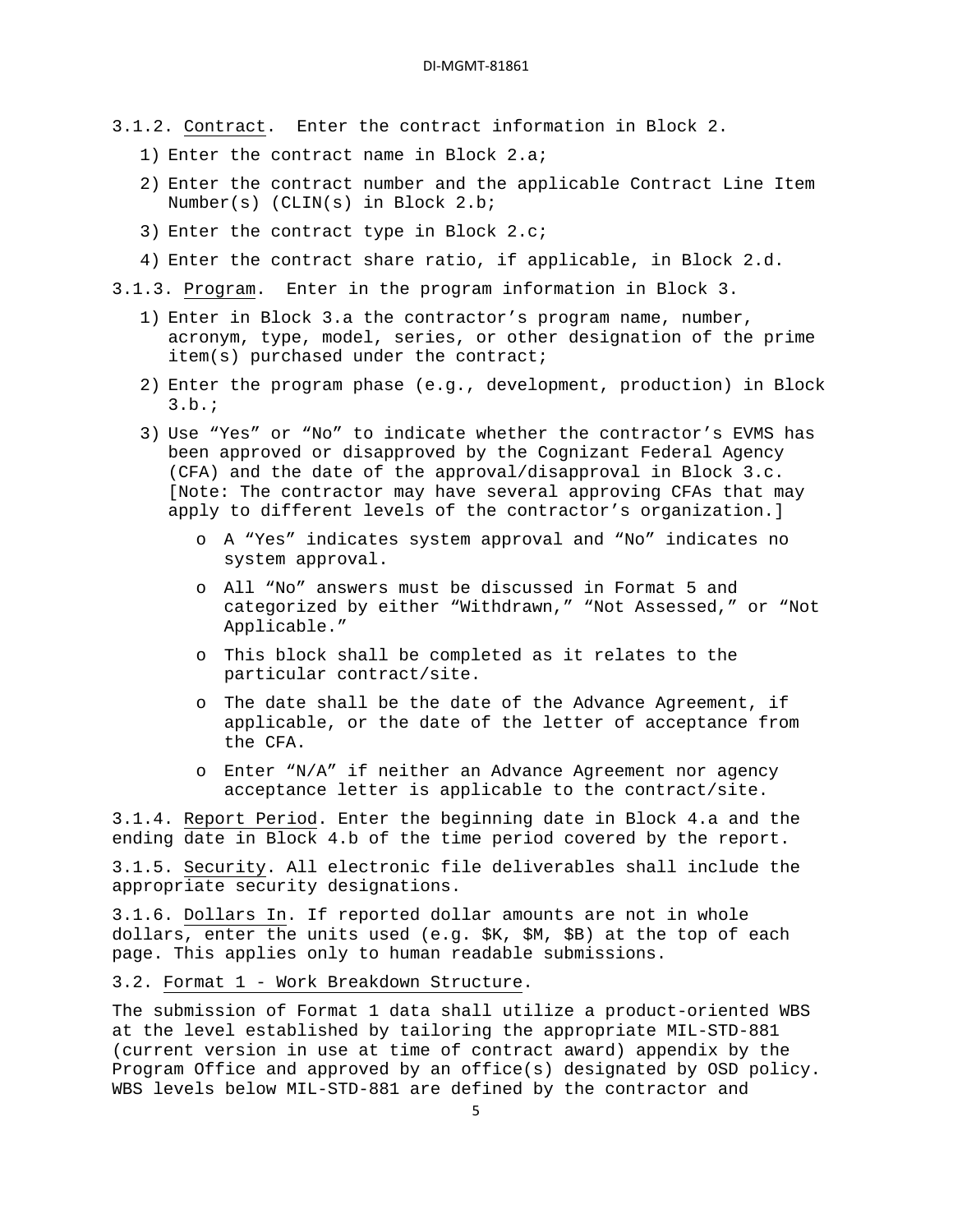reported in accordance with the DoD Cost XML Guideline.

3.2.1. Contract Data .

3.2.1.1. <u>Quantity</u>. Enter in Block 5.a the number of principal hardware delivery items to be procured on this contract. Non-hardware type contracts (e.g., software or services) shall place a "0" in this block.

3.2.1.2. Negotiated Cost . Enter in Block 5.b the dollar value (excluding fee or profit) on which contractual agreement was reached as of the reflected reporting period.

3.2.1.2.1. For an incentive contract, enter the definitized contract target cost.

3.2.1.2.2. For a cost plus fixed fee or award fee contract, enter the estimated negotiated cost. The estimated cost shall consist only of estimated amounts for changes in the contract scope of work, not for cost growth (overrun) above the original estimated cost.

3.2.1.2.3. Amounts for changes shall not be included until they have been definitized in the contract.

3.2.1.3. Estimated Cost of Authorized, Unpriced Work (AUW) . Authorized, Unpriced Work is approved work scope that has not been definitized. The total dollar value (excluding fee or profit) of AUW shall be entered in Block 5.c.

3.2.1.3.1. AUW value shall represent the Procuring Contracting Officer's (PCO) best estimate of the authorized scope for inclusion in the baseline.

3.2.1.3.2. AUW can never be a negative value. For effort de-scoped and not yet reflected in the Contract Budget Base (CBB), report the estimated value in Format 5 (see 3.6.11.3).

3.2.1.4. <u>Target Profit/Fee</u>. Enter in Block 5.d the applicable fee that applies to the negotiated cost of the contract.

3.2.1.5. <u>Target Price</u>. Enter in Block 5.e the target price (negotiated contract cost plus profit/fee) applicable to the definitized contract effort.

3.2.1.6. Estimated Price . Based on the contractor's most likely estimate of cost at completion for all authorized work, including the appropriate profit/fee, incentive, and cost sharing provisions, enter in Block 5.f the estimated final contract price (total estimated cost to the Government). This number shall be based on the contractor's most likely management EAC in Block 6.c.1 and normally will change when the EAC is updated and/or when the contract is revised. This number shall reconcile with the estimated price in the Contract Funds Status Report (CFSR), as applicable.

3.2.1.7. Contract Ceiling. Enter in Block 5.g the contract ceiling price applicable to the definitized effort. This is only applicable to contracts with the ceiling clause.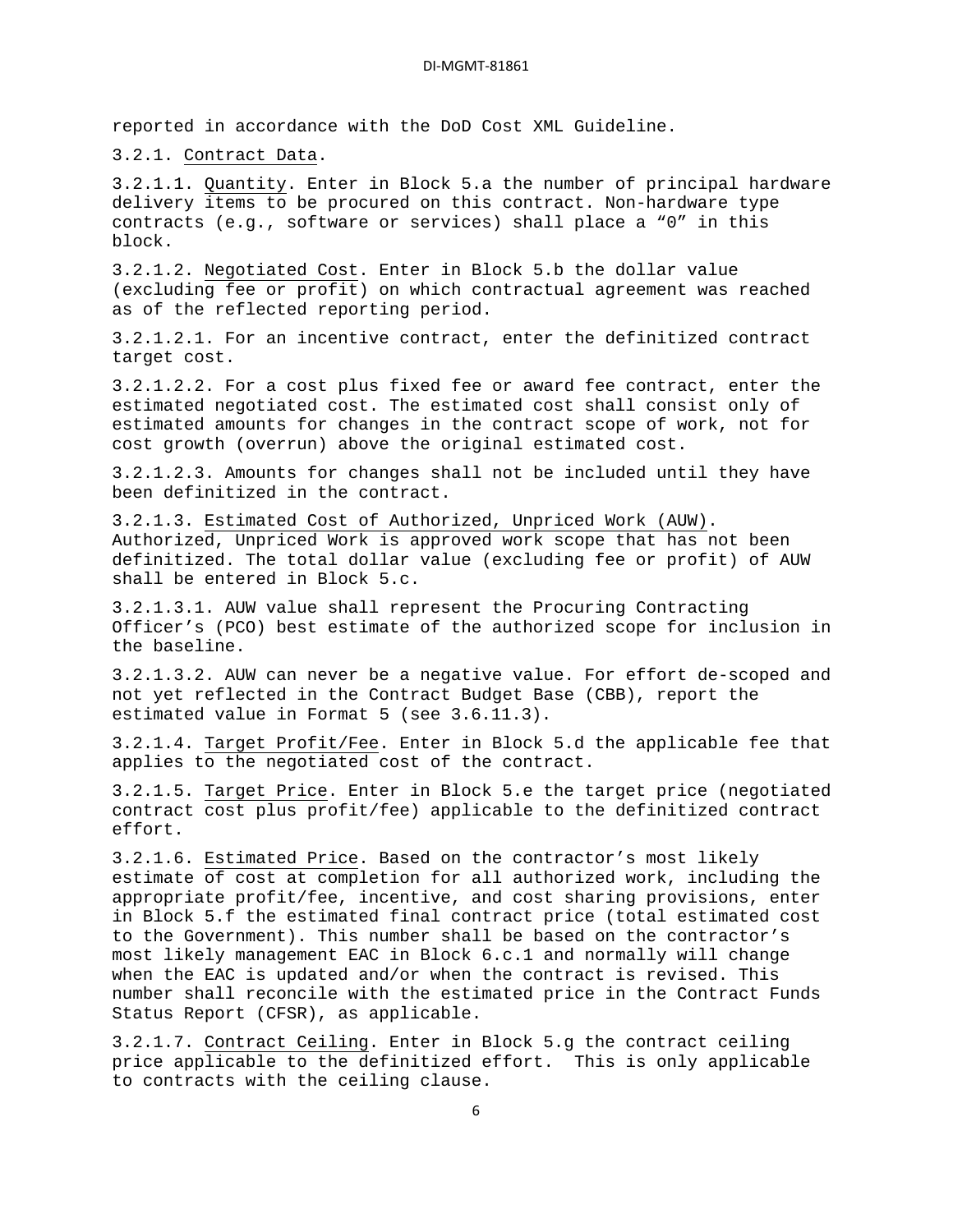3.2.1.8. Estimated Contract Ceiling . Enter in Block 5.h the estimated ceiling price applicable to all authorized contractual efforts including both definitized and undefinitized efforts. This is only applicable to contracts with the ceiling clause.

3.2.1.9. Over Target Baseline (OTB)/Over Target Schedule (OTS) . Enter in Block 5.i the date the last OTB or OTS was implemented, if applicable.

3.2.2. Estimated Cost at Completion . These blocks shall present the contractor's range of estimated costs (EACs) of the authorized contractual scope. The required range of estimates is intended to allow contractor management flexibility to express multiple, justifiable final cost outcome positions. Contractors shall provide the most accurate EACs possible that include:

- Contract-level assessments of factors that may affect the cost, schedule, and/or technical outcome of the contractual effort;
- Consideration of known and anticipated risk areas;
- Planned risk reductions;
- Cost containment measures.

EACs shall be reported without limitation of the contract ceiling value.

3.2.2.1. Management Estimate at Completion - Best Case . Enter in Block 6.a.1 the contractor's best case EAC. The best case EAC reflects the lowest potential cost to the Government. This estimate shall be based on the outcome of the most favorable set of circumstances. If this estimate is different from the most likely management EAC (Block 6.c.1), the assumptions, conditions, and methodology underlying the estimate shall be explained in Format 5. This estimate is for informational purposes only; it is not an official company estimate.

3.2.2.2. Management Estimate at Completion - Worst Case. Enter in Block 6.b.1 the contractor's worst case EAC. The worst case EAC reflects the highest expected cost to the Government. This estimate shall be based on the outcome of the least favorable set of circumstances. If this estimate is different from the most likely EAC (Block 6.c.1), the assumptions, conditions, and methodology underlying the estimate shall be explained in Format 5. This estimate is for informational purposes only; it is not an official company estimate.

3.2.2.3. Management Estimate at Completion - Most Likely. Enter in Block 6.c.1 the contractor's most likely EAC. This EAC is the contractor's official contract EAC and takes precedence over the estimates presented in Column (15) of Formats 1 and 2, and Blocks 6.a.1 and 6.b.1. The most likely EAC is the value that the contractor's management believes is the most possible outcome based on a knowledgeable estimation of all authorized work, known factored risks, and probable future conditions.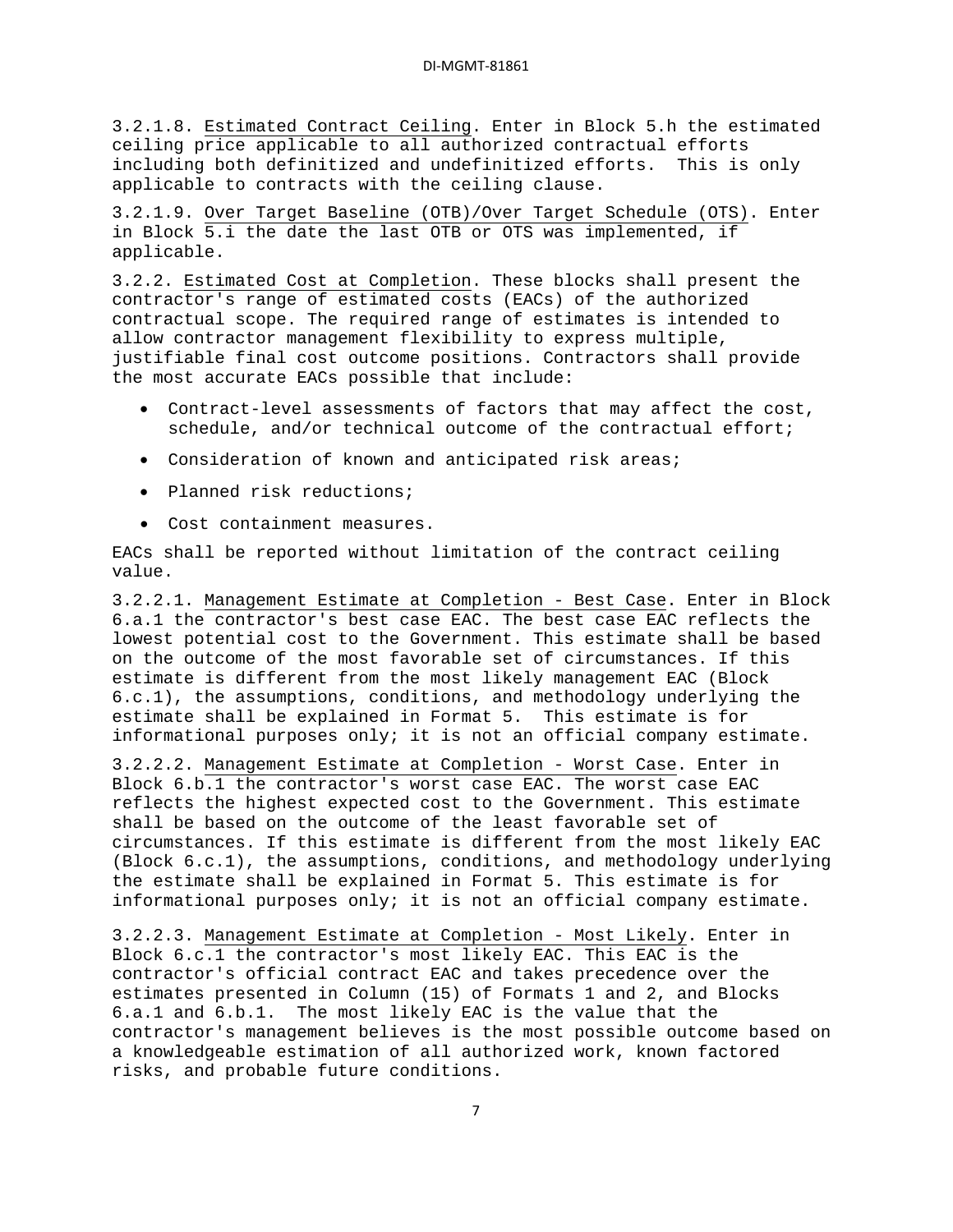3.2.2.3.1. This value may not agree with the total of Column (15) (Block 8.e). Any difference shall be explained in Format 5 in terms of risk and opportunities and senior management knowledge of current or future contract conditions.

3.2.2.3.2. The most likely EAC need not agree with EACs contained in the contractor's internal data, but must be reconcilable to them. This EAC shall also be reconcilable to the contractor's latest statement of funds required as reported in the CFSR or its equivalent.

3.2.2.4. Contract Budget Base (CBB) . Enter in Block 6.c.2 the total of negotiated cost (Block 5.b) and estimated cost of authorized, unpriced work (Block 5.c).

3.2.2.5. Estimated Cost at Completion Variance . Enter in Block 6.c.3 the CBB (Block 6.c.2) minus the most likely management EAC (Block 6.c.1). This difference, if any, shall be explained in Format 5.

3.2.3. Authorized Contractor Representative . Enter in Block 7.a the name of the authorized person (program manager or designee) approving the report. Enter that person's title in Block 7.b. The authorized IPMR signature approval shall be provided in Block 7.c. Enter the date of approval in Block 7.d. Digital signatures are required for the XML submission. Guidance for digital signatures are the PARCA EVM Web site at http://www.acq.osd.mil/evm/.

3.2.4. Performance Data .

3.2.4.1. Column (1) - Work Breakdown Structure Element . Enter in Column (1) of Block 8.a the description of the Work Breakdown Structure (WBS) elements against which cost information is being reported.

3.2.4.2. Cost of Money (COM) . Enter in Columns (2) through (16) of Block 8.b the Facilities Capital COM allocated to the contract. Identify in Format 5 whether the value(s) entered for COM are add or non-add to the WBS elements. Add would mean the costs are not included in Block 8.a. Non-add would mean that costs have been included in Block 8.a. The Government may specify in the CDRL if the WBSs shall exclude COM.

3.2.4.3. General and Administrative (G&A) . Enter in Columns (2) through (16) of Block 8.c the appropriate G&A costs. Identify in Format 5 whether the value(s) entered for G&A are add or non-add to the WBS elements. Add would mean the costs are not included in Block 8.a. Non-add would mean that costs have been included in Block 8.a. The Government may specify in the CDRL if the WBSs shall exclude G&A.

3.2.4.4. Undistributed Budget (UB). Enter the amount of budget applicable to contract effort that has not yet been distributed to WBS elements at or below the reporting level. Budgets that have been distributed to WBS elements at or below the specified reporting level shall be included in the total budgets shown for the WBS elements in Block 8.a and shall not be shown as UB. UB characteristics: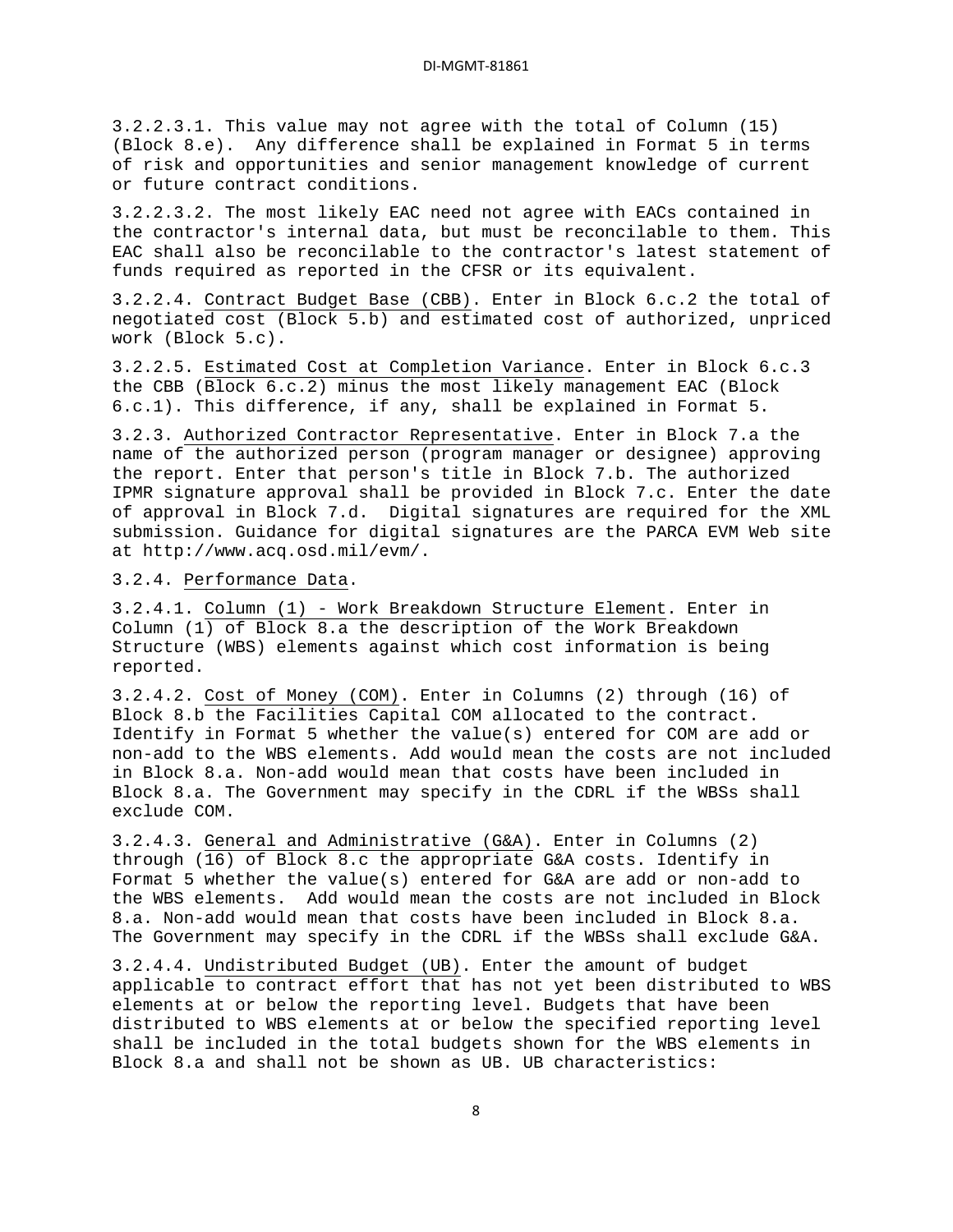- UB is used to accommodate temporary situations where time constraints prevent adequate budget planning or where contract effort can only be defined in very general terms.
- UB shall not be used as a substitute for adequate contract planning. Budgets shall be allocated within the PMB to responsible organizations at the earliest possible time, preferably within the next reporting period.
- UB can never be negative. If a contractual de-scope change occurs and the effort has not been removed from time-phased PMB, the amount shall be discussed in Format 5. Discuss when the de-scope will be removed from the PMB and placed into UB.

Enter in Column (15) of Block 8.d the EAC for the scope of work represented by the UB in Column (14) of Block 8.d. Enter in Column (16) of Block 8.d any variance. The content of UB and changes in the period shall be described in Format 5.

3.2.4.5. <u>Subtotal (PMB)</u>. In Columns (2) through (16) of Blocks 8.a through 8.d, enter the sum of the costs and budgets for direct, indirect, COM, and G&A. This subtotal represents the dollars in the allocated budget (less management reserve (MR)), which is the PMB against which performance is measured.

3.2.4.6. Management Reserve (MR) . MR is an amount of the overall contract budget held for management control purposes and for unplanned events. MR characteristics:

- MR shall not be used to offset cost variances.
- MR shall never be a negative value (Column (14) of Block 8.f).
- If MR includes the contractor and subcontractor amounts together, the breakout shall be discussed in Format 5.

Enter in Column (14) of Block 8.f, the total amount of budget identified as MR as of the end of the current reporting period. The value shown as MR in Formats 1, 2, and 3 shall agree. Amounts from MR applied to WBS elements during the reporting period shall be listed in Block 6.b of Format 3 and explained in Format 5.

3.2.4.7. <u>Total</u>. Enter the sum of all direct, indirect, COM, G&A, UB and MR costs (as applicable) in Columns (2) through (14) of Block 8.g. The Total lines of Format 1 (Block 8.g) and Format 2 (Block 5.g) shall agree. The total of Column (14), Block 8.g, shall equal the Total Allocated Budget (TAB) shown in Block 5.f on Format 3.

# 3.2.5. Reconciliation to CBB .

3.2.5.1. Formal Reprogramming. In exceptional cases, the contractor may establish a PMB with budgets that exceed the CBB. This is called an OTB. Acceptance of the OTB values in excess of the CBB will be predicated on Government approval. This process is called formal reprogramming. The contractor and the Government shall agree on how the results of formal reprogramming shall be reported in the IPMR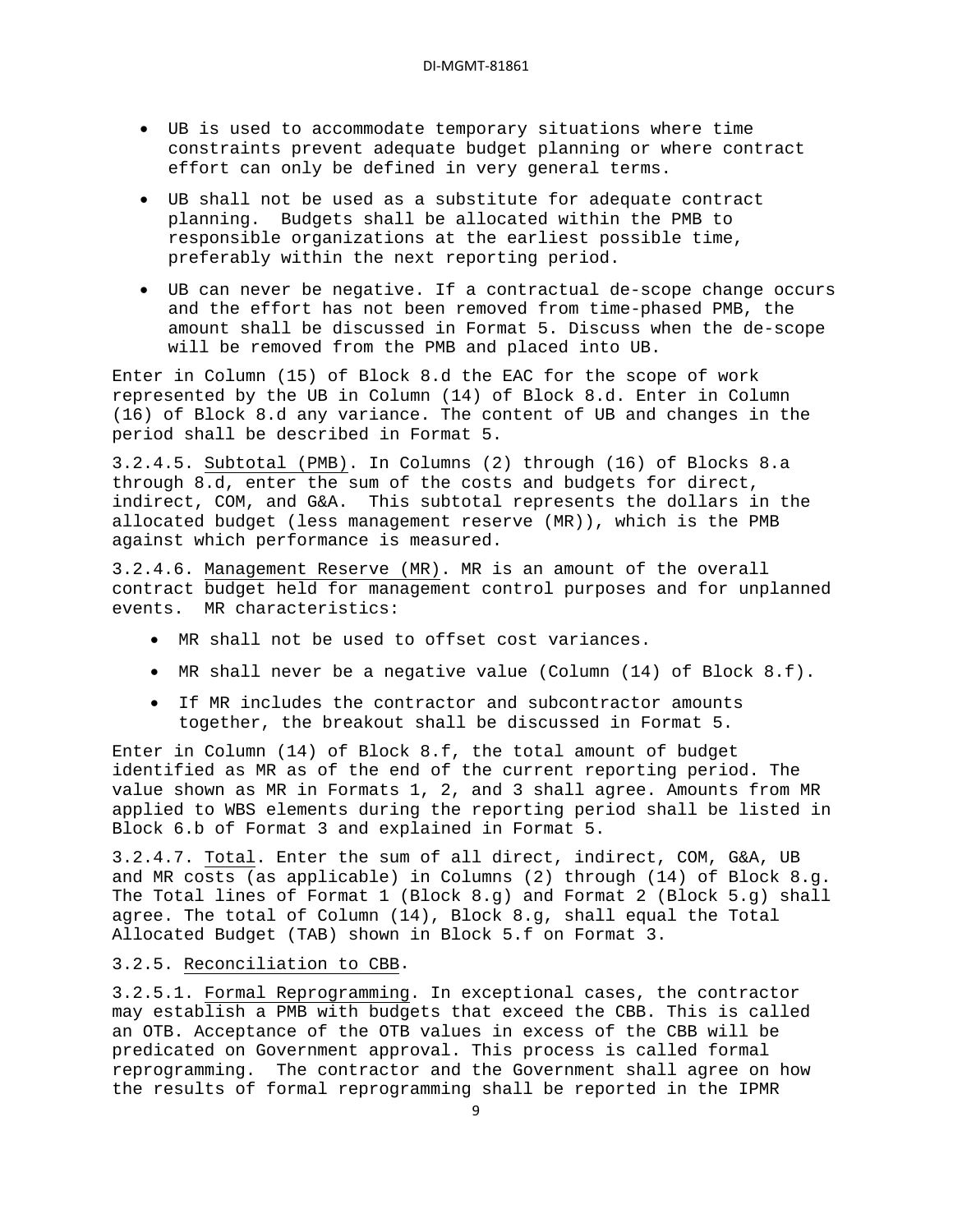before it is initiated. Blocks 9.a and 9.b are used to reconcile the increased budget values to the CBB. Any pertinent details on the reporting of the formal reprogramming shall be included in Format 5.

3.2.5.2. Variance Adjustment . If the contractor uses a portion of the additional budget to adjust or eliminate variances applicable to completed work, the total adjustments made to the cost and schedule variances shall be shown in Columns (10) and (11) of Block 9.a.

- The total schedule variance adjustment entered in Column (10) of Block 9.a shall be the sum of the individual schedule variance adjustments shown in Column (12b) of Block 8.g.
- The total cost variance adjustment entered in Column (11) of Block 9.a shall be the sum of the individual cost variance adjustments shown in Column (12a) of Block 8.g.

Values identified in Block 9.a represent cumulative adjustment for all past reprogramming adjustments, including the most recent reprogramming.

3.2.5.3. Total Contract Variance . In Columns (10) and (11) of Block 9.b, enter the sum of the cost and schedule variances shown on the Total line (Block 8.g) and on the Variance Adjustment line (Block 9.a). In Column (14) enter the CBB from Block 6.c.2. In Column (15) enter the most likely management EAC from Block 6.c.1. In Column (16) of Block 9.b enter the difference between Columns (14) and (15) of Block 9.b.

3.2.6. Performance Data Columns (2) through (16) .

3.2.6.1. Column (2) and Column (7) - Budgeted Cost - Work Scheduled . For the report period noted, enter the BCWS in these columns.

3.2.6.2. Column (3) and Column (8) - Budgeted Cost - Work Performed . For the report period noted, enter the BCWP in these columns.

3.2.6.3. Column (4) and Column (9) - Actual Cost - Work Performed . For the report period noted, enter the ACWP in these columns without regard to ceiling. In all cases, costs and budgets shall be reported on a comparable basis.

3.2.6.4. <u>Column (5) and Column (10)</u> - Variance - Schedule. For the report period, these columns shall reflect the differences between BCWS and BCWP.

- For the current period column, Column (5) (Schedule Variance) is derived by subtracting Column (2) (BCWS) from Column (3) (BCWP).
- For the cumulative to date column, Column (10) (Schedule Variance) is derived by subtracting Column (7) (BCWS) from Column (8) (BCWP).

A positive number in Column (5) and Column (10) indicates a favorable variance. A negative number indicates an unfavorable variance.

3.2.6.5. Column (6) and Column (11) - Variance - Cost. For the report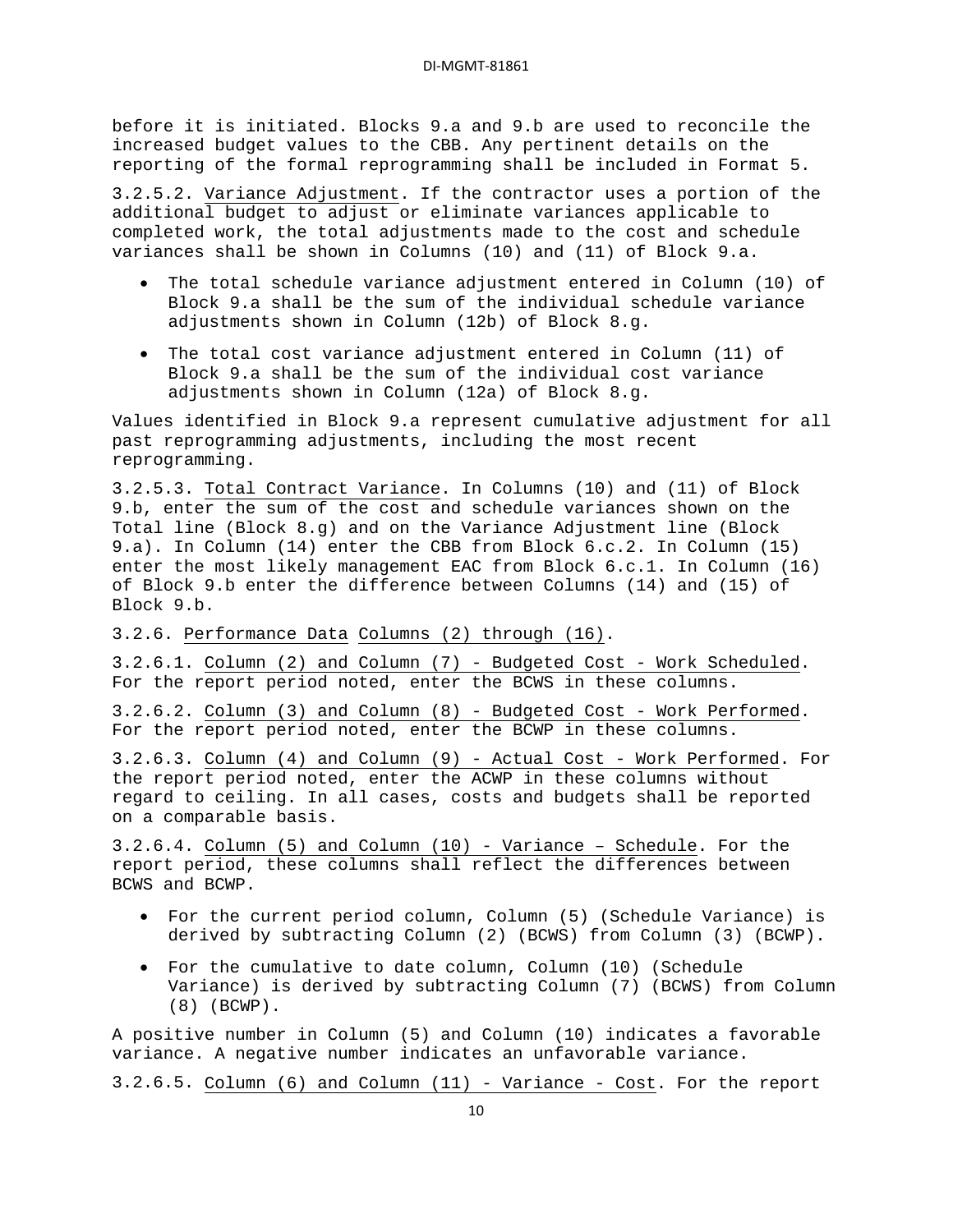period, these columns shall reflect the difference between BCWP and ACWP.

- For the current period column, Column (6) (Cost Variance) is derived by subtracting Column (4) (ACWP) from Column (3) (BCWP).
- For the cumulative to date column, Column (11) (Cost Variance) is derived by subtracting Column (9) (ACWP) from Column (8) (BCWP).

A positive value indicates a favorable variance. A negative value indicates an unfavorable variance.

3.2.6.6. Column (12a) and Column (12b) Reprogramming Adjustments - Cost Variance and Schedule Variance . Formal reprogramming (OTB) can result in budget allocations in excess of the CBB and, in some instances, adjustments to previously reported variances. If previously reported variances are being adjusted, the adjustment applicable to each reporting line item affected shall be entered in Column (12a) for cost variances and Column (12b) for schedule variances. The total of Column (12a) and Column (12b) shall equal the amount shown on the Variance Adjustment line (Block 9.a) in Column (10) and Column (11).

3.2.6.7. Column (13) Reprogramming Adjustments - Budget . Enter the total amounts added to the budget, for each reporting line item, as the result of formal reprogramming (OTB). The amounts shall consist of the sum of the budgets used to adjust cost variances (Column (12)) plus the additional budget added to the WBS element for remaining work. Enter the amount of budget added to MR in the space provided on the MR line (Block 8.f of Column (13)). The total of Column (13) shall equal the budget amount by which the TAB exceeds the CBB as shown in Block 5.g of Format 3. An explanation of the reprogramming shall be provided in Format 5.

3.2.6.7.1. Formal Reprogramming Reporting . Columns (12) and (13) are intended for use only in situations involving formal reprogramming (OTB). Internal replanning actions within the CBB do not require entries in these columns.

3.2.6.7.2. Formal Reprogramming Timeliness . Formal reprogramming (OTB) may require more than one month to implement and may necessitate a temporary reporting hiatus. In those cases, before the initiation of formal reprogramming, the contractor and the Government shall agree on the date, the duration, and the scope of the hiatus along with any specific interim reporting requirements. At a minimum, ACWP shall be reported in Format 1 during the hiatus.

3.2.6.8. Column (14) - At Completion - Budgeted . Enter the budgeted cost at completion for the items listed in Column (1). The budget at completion (BAC) entry shall consist of the sum of the original budgets plus or minus budget changes resulting from contract changes, internal replanning, and application of MR. The total (Block 8.g) shall equal the TAB shown in Block 5.f on Format 3.

3.2.6.9. Column (15) - At Completion - Estimated. Enter the latest revised estimate of cost at completion including any estimated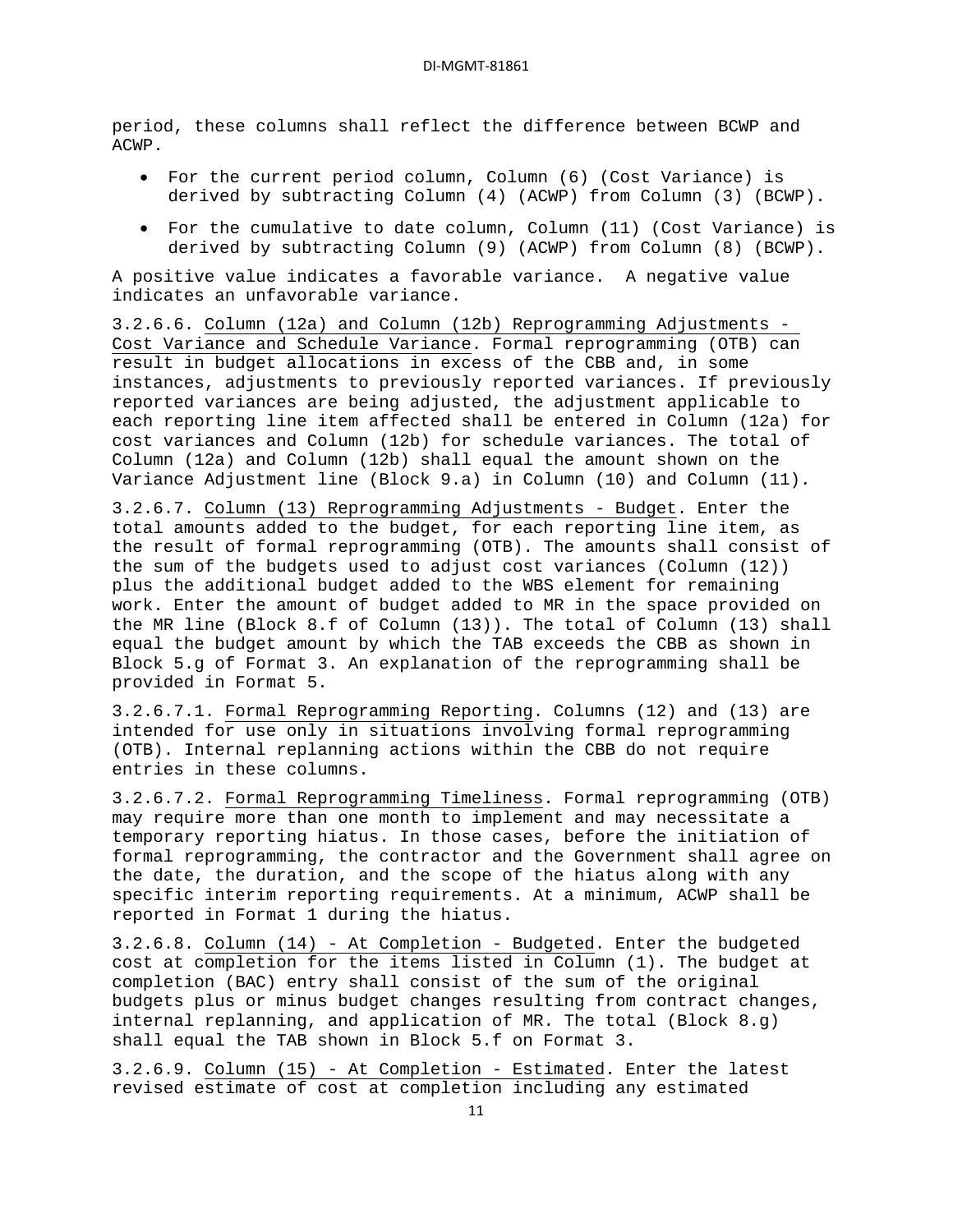overrun/underrun for all authorized work. If the subtotal (Block 8.e) does not agree with the management most likely EAC (Block 6.c.1), the difference shall be explained in Format 5.

3.2.6.10. Column (16) - At Completion - Variance . Enter the difference between the EAC Column (15) and the BAC Column (14) by subtracting the EAC column from the BAC column. This variance at completion (VAC), when negative, reflects an unfavorable position.

3.3. Format 2 - Organizational Categories .

3.3.1. Performance Data .

3.3.1.1. Column (1) - Organizational Category . This format shall be used to collect organizational cost information at the total contract level for organizational elements rather than for individual WBS elements.

3.3.1.1.1. Categories . In Block 5.a, list the organizational categories that reflect the contractor's internal management structure. This column shall also identify each major subcontractor as defined in the contract.

3.3.1.1.2. Subcontractors . This column shall identify each major subcontractor and each major vendor separately as an add or non-add item. [Note: The separation of subcontractor efforts is for reporting purposes and not intended to impact how contracts are managed.] The individual subcontractor line shall reconcile with the cost to the prime (including subcontractor fee, MR, UB, G&A, COM, etc.) or shall track directly with the subcontractor submittal consistent with the company/contract documented process for subcontract integration. The process for subcontract integration shall be explained in Format 5.

3.3.1.1.3. Material . The column shall also identify material separately as an add or non-add item.

3.3.1.1.4. Level of Detail Structure . The contractor shall report the organizational cost information according to its own internal management structure.

3.3.1.2. Cost of Money (COM) . Enter in Columns (2) through (16) of Block 5.b the Facilities Capital COM applicable to the contract consistent with Format 1 Block 8.b.

3.3.1.3. General and Administrative (G&A) . Enter in Columns (2) through (16) of Block 5.c the appropriate G&A costs consistent with Format 1 Block 8.c.

3.3.1.4. Undistributed Budget (UB) . Enter in Column (14) of Block 5.d the budget applicable to contract effort that cannot be planned in sufficient detail consistent with Format 1 Block 8.d.

3.3.1.5. Subtotal (PMB). In Columns (2) through (16) of Blocks 8.a through 8.d, enter the sum of the costs and budgets for direct, indirect, cost of money, and G&A. This subtotal represents the dollars in the allocated budget (less MR), which is the PMB against which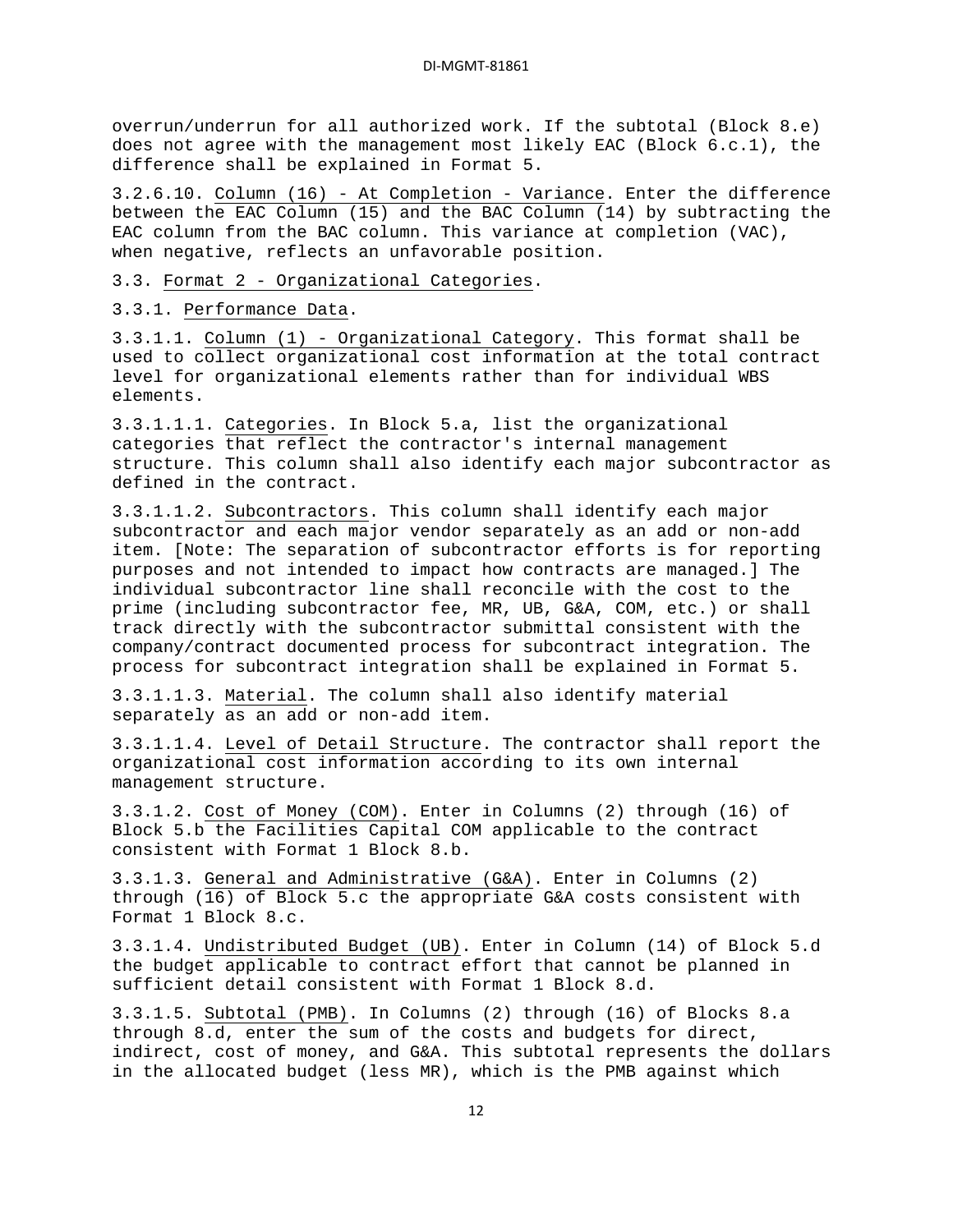performance is measured.

3.3.1.6. Management Reserve (MR) . In Column (14) of Block 5.f enter the amount of budget identified as MR consistent with Format 1 Block 8.f.

3.3.2. Columns (2) Through (16) . The instructions applicable to these columns are the same as the instructions for corresponding columns on Format 1.

3.4. Format 3 - Baseline .

3.4.1. Contract Data .

3.4.1.1. Original Negotiated Cost . Enter in Block 5.a the dollar value (excluding fee/profit) negotiated in the original contract. For a cost plus fixed fee, incentive, or award fee contract, enter the estimated cost negotiated. For an incentive contract, enter the definitized contract target cost.

3.4.1.2. Negotiated Contract Changes . Enter in Block 5.b the Total cost (excluding fee/profit) of all definitized contract changes that have occurred since definitization of the original contract.

3.4.1.3. <u>Current Negotiated Cost</u>. Enter in Block 5.c the sum of Blocks 5.a and 5.b. The amount shown shall equal the amount in Negotiated Cost (Block 5.b) on Format 1.

3.4.1.4. Estimated Cost of Authorized, Unpriced Work (AUW) . Enter in Block 5.d the AUW amount consistent with Format 1 Block 5.c (see 3.2.1.3). The content of the total AUW components shall be described in Format 5.

3.4.1.5. <u>Contract Budget Base (CBB)</u>. Enter in Block 5.e the sum of Blocks 5.c and 5.d.

3.4.1.6. Total Allocated Budget (TAB) . Enter in Block 5.f the sum of all budgets allocated to the performance of the contractual effort. The amount shown shall include all MR and UB. This amount shall be the same as that shown on the Total line in Column (14) on Format 1 (Block 8.g) and Format 2 (Block 5.g).

3.4.1.7. <u>Difference</u>. Enter in Block 5.g the difference between Blocks 5.e and 5.f. In most cases, the amounts shown in Blocks 5.e and 5.f will be identical. If the amount shown in Block 5.f exceeds that shown in Block 5.e, it usually is an indication of a formal reprogramming (OTB). The difference shall be explained in Format 5 for the reporting period the negative value appears and subsequently for any changes in the difference between CBB and the TAB.

3.4.1.8. Contract Start Date . Enter in Block 5.h the date the contractor was authorized to start work on the contract, regardless of the date of contract definitization.

3.4.1.9. Contract Definitization Date. Enter in Block 5.i the date the contract was originally definitized. Leave this field blank if the contract is not definitized.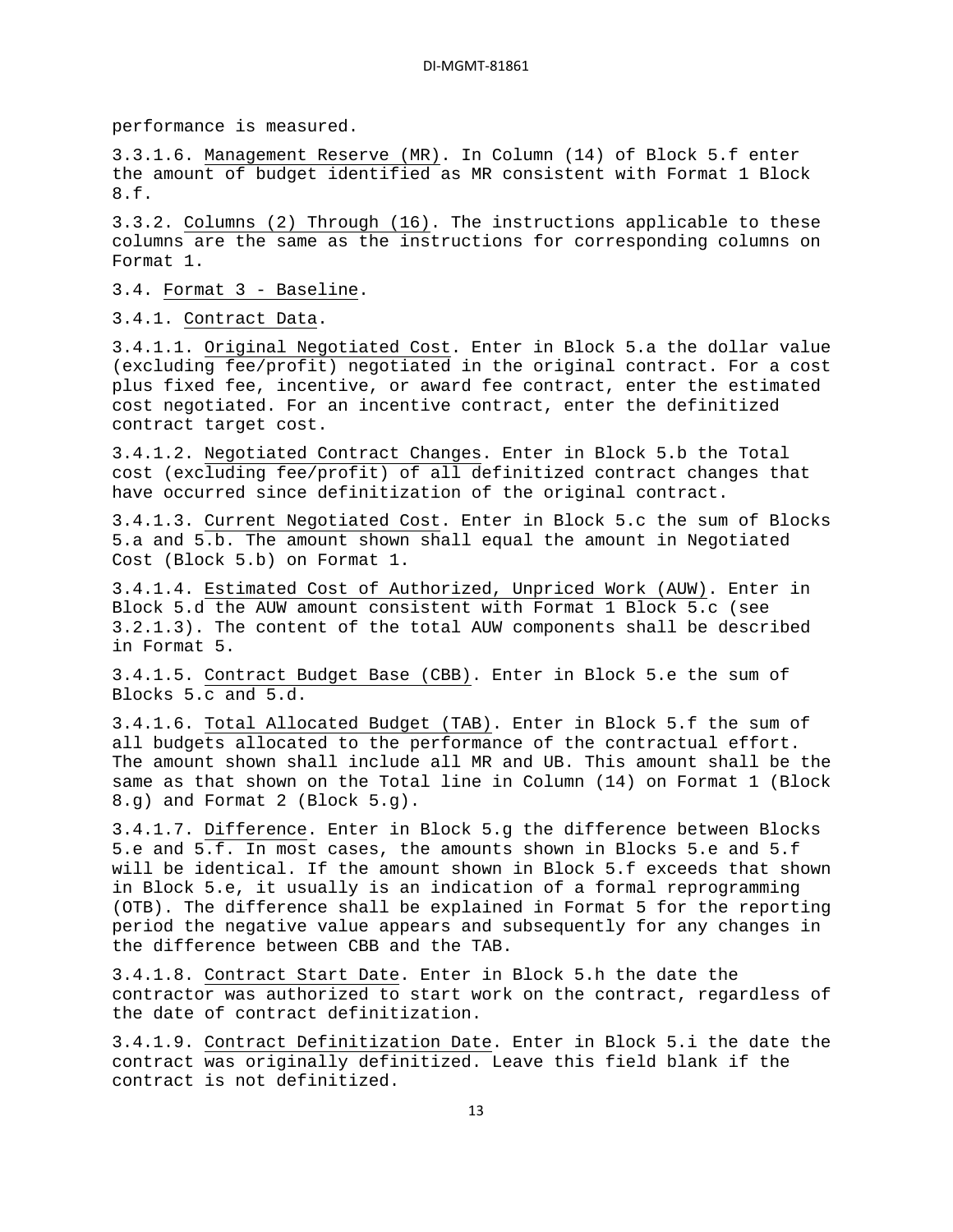3.4.1.10. Planned Completion Date . Enter in Block 5.j the completion date for which the budgets allocated in the PMB have been planned. This date represents the planned completion of all efforts on the contract. The cost associated with this date's scheduled efforts is the TAB (Block 5.f of Format 3). The planned completion date shall equal the baseline completion date in Format 6. The difference, if any, between the planned completion date and the contract completion date shall be addressed in Format 5.

3.4.1.10.1. The contractor may re-phase the PMB schedule to new dates that exceed the contractual milestones, a condition known as an OTS, with Government approval. These new schedule dates are for performance measurement purposes only and do not represent an agreement to modify the contract terms and conditions.

3.4.1.10.2. The Government and the contractor shall agree on the new PMB schedule prior to reporting it in the IPMR. The contractor shall provide pertinent information in Format 5 on any schedule milestones that are inconsistent with contractual milestones, beginning the month the OTS is implemented and each month thereafter.

3.4.1.11. Contract Completion Date . Enter in Block 5.k the contract scheduled completion date in accordance with the latest contract modification. The cost associated with the schedule from which this date is taken is the CBB (Block 5.e of Format 3).

3.4.1.12. Estimated Completion Date . Enter in Block 5.l the contractor's latest estimated completion date. This date represents the estimated completion of all effort on the contract, consistent with the Format 6 forecast completion date. This date shall be consistent with the underlying assumptions behind Block 6.c.1 of Format 1.

# 3.4.2. Performance Data (Block 6) .

3.4.2.1. Block 6.a - Performance Measurement Baseline (Beginning of Period) . Enter in Block 6.a the time-phased PMB (including G&A and COM) value as it existed at the beginning of the current reporting period. Normally the entries on this line (e.g., for Columns (4) through (9)) are taken directly from the PMB (End of Period) line on the previous report.

For example, the number in Column (4) on the PMB (End of Period) line from the last report becomes the number in Column (3) on the PMB (Beginning of Period) line on this report. The number in Column (5) (End of Period) last report becomes Column (4) (Beginning of Period) on this report, etc. [Note: this applies where each of the two columns covers the same length of time].

Where the previously reported PMB (End of Period) does not equal the reporting period (Beginning of Period), the difference and the justification shall be described in Format 5.

3.4.2.2. Block 6.b - Baseline Changes Authorized During Report Period.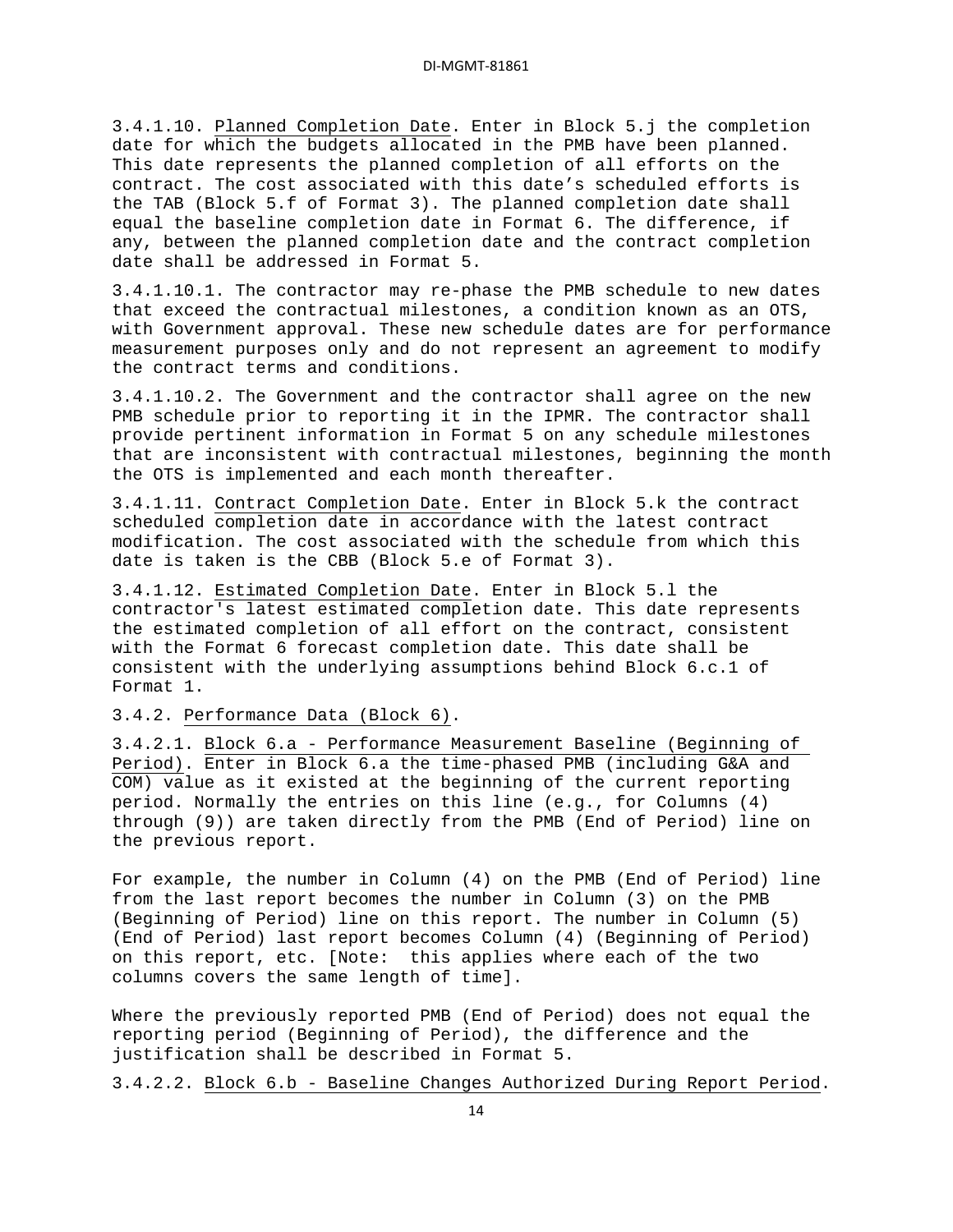In Block 6.b, list all significant baseline changes that have occurred during the reporting period in their respective timeframes in columns  $(2)-(16)$ .

- This list shall include the contract changes and AUW authorized during the reporting period, transactions involving MR and UB, and any significant re-phasing of budgets.
- All significant authorized baseline changes shall be listed individually, whether priced or unpriced; all other changes shall be summarized and titled "Other."
- Block 6.b, when added to Block 6.a, equals Block 6.c.
- The term "significant" will be defined in the CDRL or determined by the contractor if undefined.
- The reasons for the significant changes shall be discussed in Format 5.

3.4.2.3. Block 6.c - Performance Measurement Baseline (End of Period) . Enter in Block 6.c the time-phased PMB as it exists at the end of the reporting period.

3.4.2.4. Management Reserve . Enter in Block 7 the total amount of MR remaining as of the end of the reporting period. This value shall be the same as the amount shown as MR in Format 1 Block 8.f Column (14).

3.4.2.5. Total . Enter in Column (16) of Block 8 the sum of Column (16) of Block 6.c (PMB (End of Period)) and Column (16) of Block 7 (MR). This amount shall be the same as that shown on the Total line (Block 8.g) in Column (14) on Format 1.

3.4.3. Column (2) - BCWS - Cumulative To Date . On the PMB (Beginning of Period) line (Block 6.a), enter the cumulative BCWS as of the first day of the reporting period. This shall be the same number reported as the BCWS on the Total line (Column (7) of Block 8.g) of Format 1 of the previous IPMR. On the PMB (End of Period) line (Block 6.c), enter the cumulative BCWS as of the last day of the reporting period. This shall be the same number reported as BCWS on the Total line (Column (7) of Block 8.g) of Format 1 for this IPMR.

3.4.4. Column (3) - BCWS For Report Period . On the PMB (Beginning of Period) line (Block 6.a), enter the BCWS planned for the reporting period. This shall be the number in Column (4) on the PMB (End of Period) line (Block 6.c) on the previous IPMR.

3.4.5. Columns (4) Through (14) . Enter the names of each month for the contract period of performance in the headings of each of the Columns (4) through (9). Enter the names of the appropriate periods, as defined in the CDRL or determined by the contractor, if undefined, in the headings of each of the Columns (10) through (14) of Block 6.

3.4.5.1. In the PMB (Beginning of Period) line (Block 6.a), enter the BCWS as reported in Format 3 of the previous IPMR as PMB (End of Period) (Block 6.c).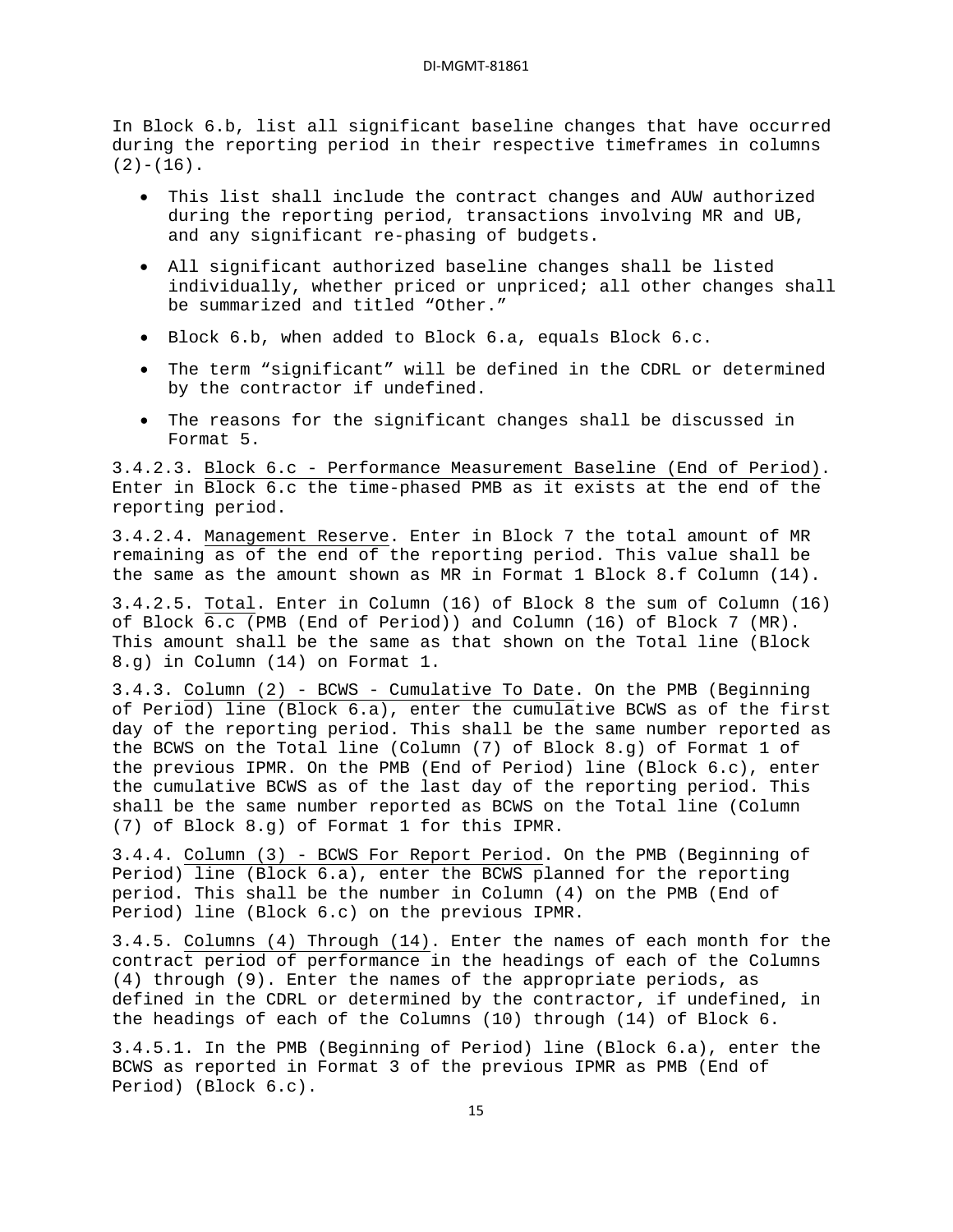3.4.5.2. In the PMB (Baseline Changes Authorized During Reporting Period) line (Block 6.b) enter the time-phased changes.

3.4.5.3. In the PMB (End of Period) line (Block 6.c) of this report, enter the BCWS by month for the next six months and for periodic increments (monthly, quarterly, or annually) thereafter for the remainder of the contract. [Note: For the purposes of illustration, Format 3 displays Columns (2) through (14) for reporting BCWS.]

3.4.6. Column (15) - Undistributed Budget . On the PMB (Beginning of Period) line (Block 6.a), enter the number from Column (15) on the PMB (End of Period) line (Block 6.c) from the previous IPMR. On the PMB (End of Period) line, enter the UB shown in Column (14) of Block 8.d on Format 1 of this report.

3.4.7. Column (16) - Total Budget . On the PMB (Beginning of Period) line (Block 6.a) enter the number from Column (16) on the PMB (End of Period) line (Block 6.c) from the previous IPMR. In the section where baseline changes that occurred during the period are listed (Column (1) of Block 6.b), enter the amount of each of the changes listed.

3.4.7.1. On the Total Baseline Changes Authorized During Report Period line (Block 6.b), enter the sum of the amounts in the preceding columns.

3.4.7.2. On the PMB (End of Period) line (Block 6.c), enter the sum of the amounts in the preceding columns on this line.

3.4.7.3. On the Management Reserve line (Block 7), enter the amount of MR available at the end of the period.

3.4.7.4. On the Total line (Block 8) enter the sum of the amounts in this column on the PMB (End of Period) line and the MR line. [Note: This shall equal the amount in Block 5.f on this format and the amount of the Total line in Column (14), Block 8.g, of Format 1.]

## 3.5. Format 4 - Staffing .

3.5.1. Performance Data . For those organizational categories shown in Column (1) of Block 5, equivalent months shall be indicated for the current reporting period (Column (2)), cumulative through the current period (Column (3)), forecast to completion (Columns (4) through (14)), and at completion (Column(15)).

- Direct equivalent months shall be shown for each organizational category for the contract. An equivalent month is defined as the effort equal to that of one person for one month.
- Values shall be reported in whole numbers. [Note: Partial months shall be rounded; 0.5 and above shall be rounded to 1; below 0.5 rounded to 0.]
- The Government and the contractor may negotiate staffing to be reported in hours, equivalent month, or total headcount. The unit of measure shall be specified in the XML submission.

3.5.1.1. Column (1) - Organizational Category. In Block 5, list the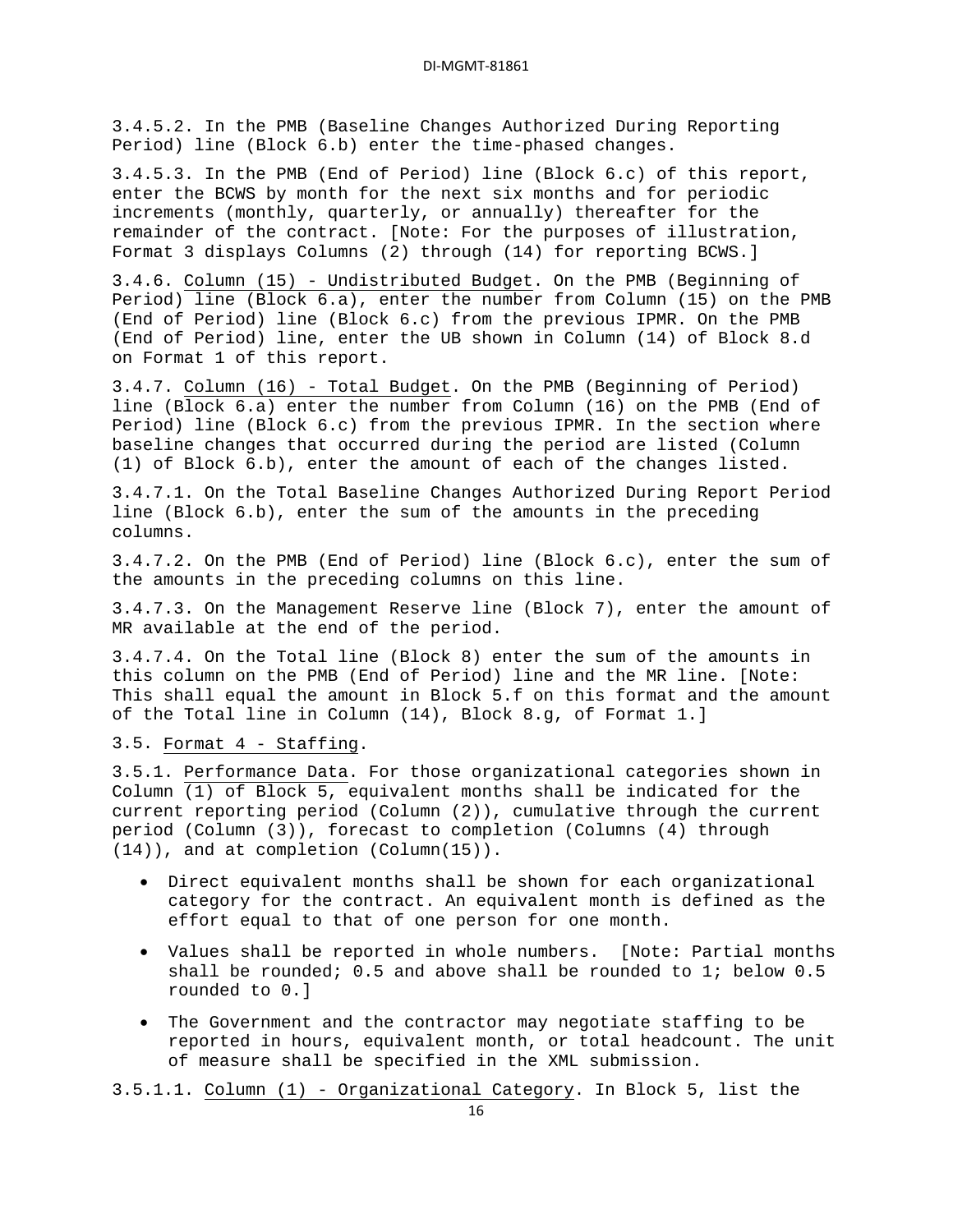organizational categories that reflect the contractor's internal management structure. Format 4 categories may differ from those reported in Format 2 with the concurrence of the Government.

3.5.1.2. <u>Column (2) - Actual - Current Period</u>. Enter the actual units incurred during the current reporting period.

3.5.1.3. Column (3) - Actual End of Current Period (Cumulative) . Enter the incurred actual units to date (cumulative) as of the end of the reporting period.

3.5.1.4. Columns (4) Through (14) - Forecast (Non-Cumulative) . Enter the names of each month for the contract period of performance in the headings of each of the Columns (4) through (9), and the names of the appropriate periods in the headings of each of the Columns (10) through (14) of Block 5. Enter a staffing forecast by month for the next six months and for the pre-determined periodic increments thereafter for the remainder of the contract, as defined in the CDRL or determined by the contractor, if undefined.

- The staffing forecast shall be updated as part of the formal EAC process followed by the contractor.
- The staffing forecast shall reflect the same staffing estimate used as the basis for the EAC in Column (15) on both Format 1 and Format 2. [Note: The actual number of columns will vary from contract to contract.]

3.5.1.5. Column (15) - Forecast at Completion . Enter the estimate of units necessary for the total contract in Column (15) by organizational category. This estimate shall be consistent with the EAC shown in Column (15) of Block 8.e of Format 1. The CDRL will define thresholds for any staffing forecast changes that need to be addressed in Format 5.

3.5.2. Total Direct . In Block 6, Columns (2) through (15), enter the sum of all direct units for the organizational categories shown in Column (1).

3.6. Format 5 - Explanations and Problem Analyses .

3.6.1. General . Format 5, Explanations and Problem Analyses, is a narrative report prepared to amplify and explain data provided in the other IPMR formats. Format 5 shall address these elements in the following order:

- 1) Contract Summary
- 2) Formal Reprogramming Analysis
- 3) EAC Analysis
- 4) UB Analysis
- 5) MR Analysis
- 6) IMS Discussion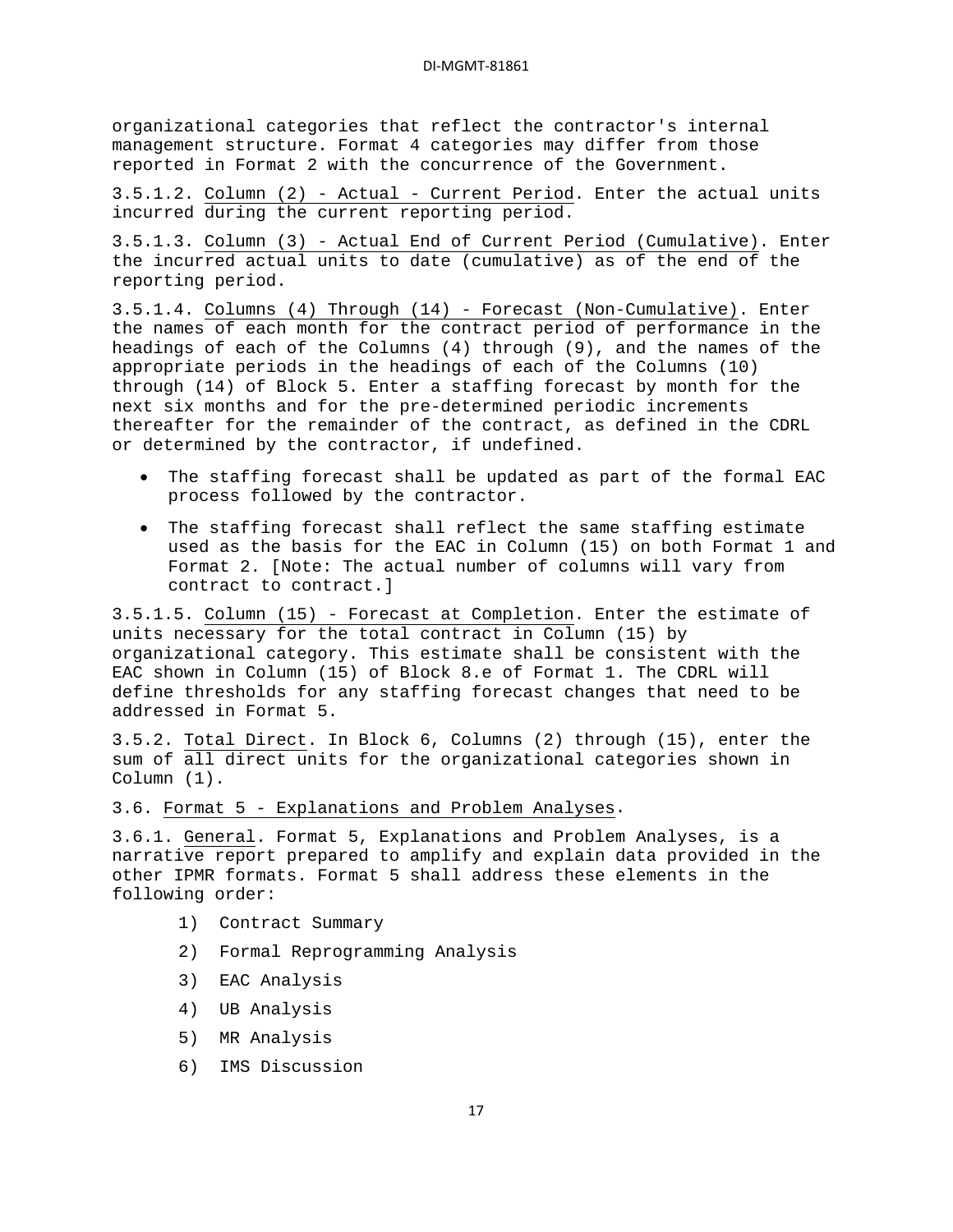- 7) Format 3 Discussion
- 8) Format 4 Discussion
- 9) Cost and Schedule Variance Analysis
- 10) Supplemental Discussions.

Any other topic(s) relevant to contract cost, schedule, or technical performance may be addressed in this format. To gain time efficiencies and meet submission dates, contractors may elect to attach subcontractor(s) Format 5 reporting and cross reference the analysis in the Format 5 submitted to the Government.

3.6.2. Contract Summary (Total Contract) . Provide a summary analysis addressing significant problems impacting performance. Indicate corrective actions required, including Government actions where applicable. Highlight significant changes since the previous report. Discuss other significant issues that could impact cost, schedule, or technical objectives. This section is brief and normally limited to one page.

3.6.3. Formal Reprogramming (OTB/OTS) . An OTB or OTS is indicated when:

- 1) The amount in Block 5.g on Format 3 is a negative value.
- 2) The baseline schedule (Format 6) is planned beyond the contract end and Format 3 Block 5.l is greater in time than Block 5.k.

If formal reprogramming has been implemented, discuss the following:

3.6.3.1. Authorization . Procuring activity authorization for the baseline change that resulted in a negative value or change.

3.6.3.2. Reason . Discuss reasons for the change.

3.6.3.3. IPMR Reporting . Discuss how the change affected the IPMR reporting (e.g., amount allocated to/from MR if adjustments were made to cost and/or schedule variances).

3.6.3.4. New Parameters . Indicate the new TAB value and/or the extension of the IMS period of performance beyond the contractual period of performance as reported in the current reporting period.

3.6.4. Estimate at Completion Analysis . If the best case or worst case management EACs differ from the most likely EAC (Column (1) of Block 6 of Format 1), provide a brief explanation of the difference. When the most likely management EAC differs from the total entered in Column (15) of Format 1, explain the difference. Explain the assumptions, conditions, methodology, and risk/opportunity incorporation, MR and UB assumptions in all three EACs (i.e., most likely, best, and worst case EAC). Discussion shall include an assessment of the IMS status and the impact of schedule to the most likely EAC. Include any differences between the most likely management EAC and CBB.

3.6.5. Undistributed Budget Analysis. Identify the components of the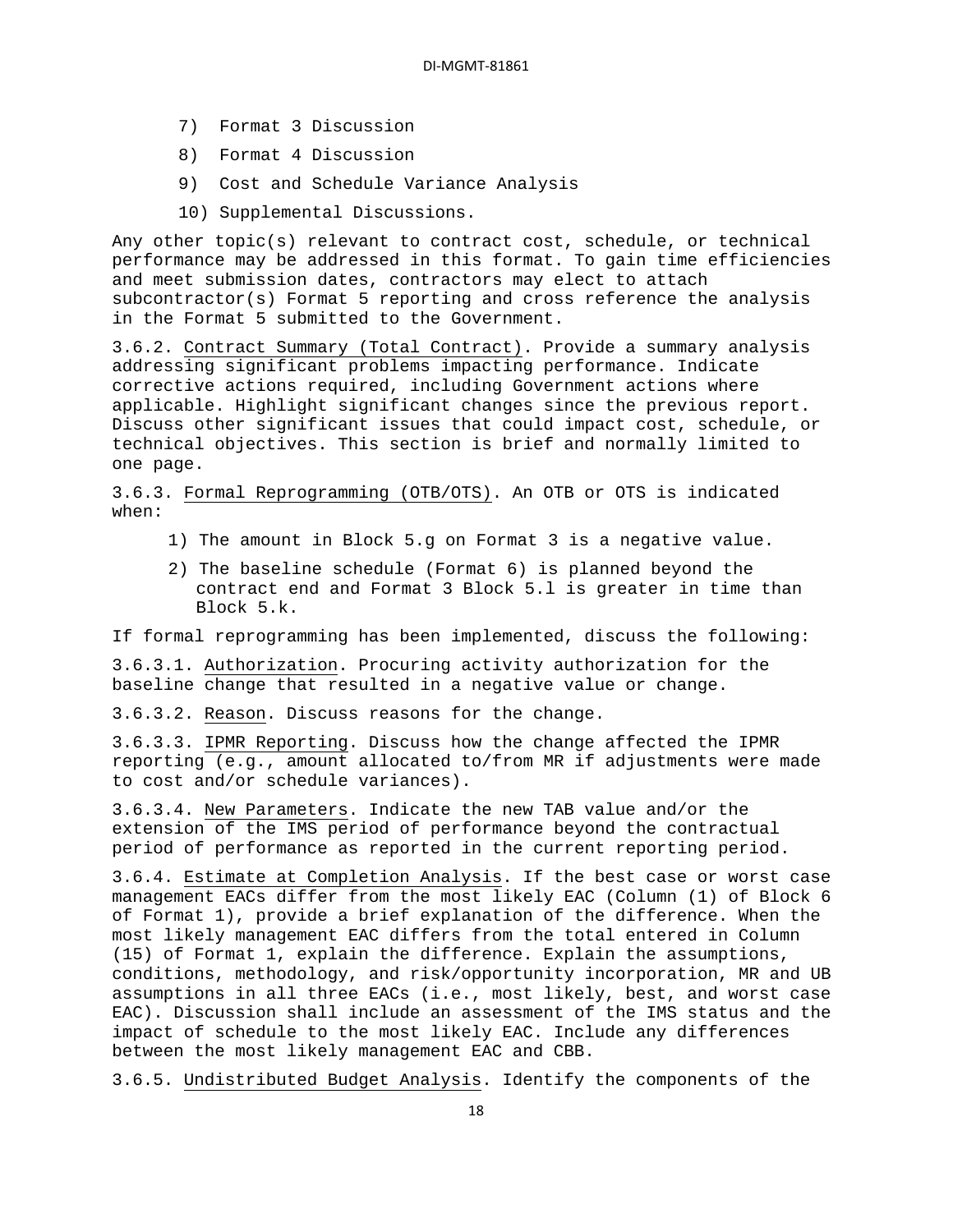UB as of the current reporting period. Discuss changes, if any, from the previous IPMR.

3.6.6. Management Reserve Analysis . Identify the sources and uses of MR changes during the reporting period. Identify the WBS elements to which MR was applied and the reasons for its application.

3.6.7. Integrated Master Schedule (IMS) Discussion and Analysis . Discuss the IMS, including current month changes, by area below:

3.6.7.1. Critical/Driving Paths. Provide an analysis of primary, secondary, and tertiary critical and driving paths. The analysis shall include discussion of the trends of total float and mitigations that have been applied in the current period.

3.6.7.2. Baseline Schedule Variance. Discussion of variance to baseline schedule at the total contract level in days.

3.6.7.3. Schedule Margin . Discussion of schedule margin(s), if applicable, and any changes in the duration of schedule margins for the reporting period (changes to duration include baseline or forecast).

3.6.7.4. Task Activity Codes and Data Dictionary . Discuss any changes to Task Activity Codes and Data Dictionary.

3.6.7.5. Health Analysis . Describe the results of any internal schedule health analysis, if applicable.

3.6.8. Format 3 Discussion, Baseline Changes .

3.6.8.1. Shifts in Time Phasing . Explain reasons for significant shifts in time phasing of the PMB shown on Format 3.

3.6.8.2. Changes in Total Budget . Explain the significant changes in total budget.

3.6.8.3. Content Changes . Explain the content, if any, in AUW.

3.6.9. Format 4 Discussion, Staffing Level Changes . Explain the variance between actual and projected staffing for the prior month. Explain significant shifts in time phasing in the current and future periods.

3.6.10. Cost and Schedule Analysis .

3.6.10.1. <u>General</u>. Explain variances that exceed specified thresholds which are reportable. Explanations of variances shall clearly identify the nature of the problem, significant reasons for cost or schedule variances (i.e., root cause), effects on immediate tasks, impacts on the total contract, and the corrective actions taken or planned.

3.6.10.1.1. Corrective Actions . Include explanations of the progress status of the corrective actions if not completed during the reporting period and/or cannot be accomplished as planned.

3.6.10.1.2. Cost Variances . Identify separately amounts attributable to the following:

• Base labor rate changes from amounts applicable to hours worked,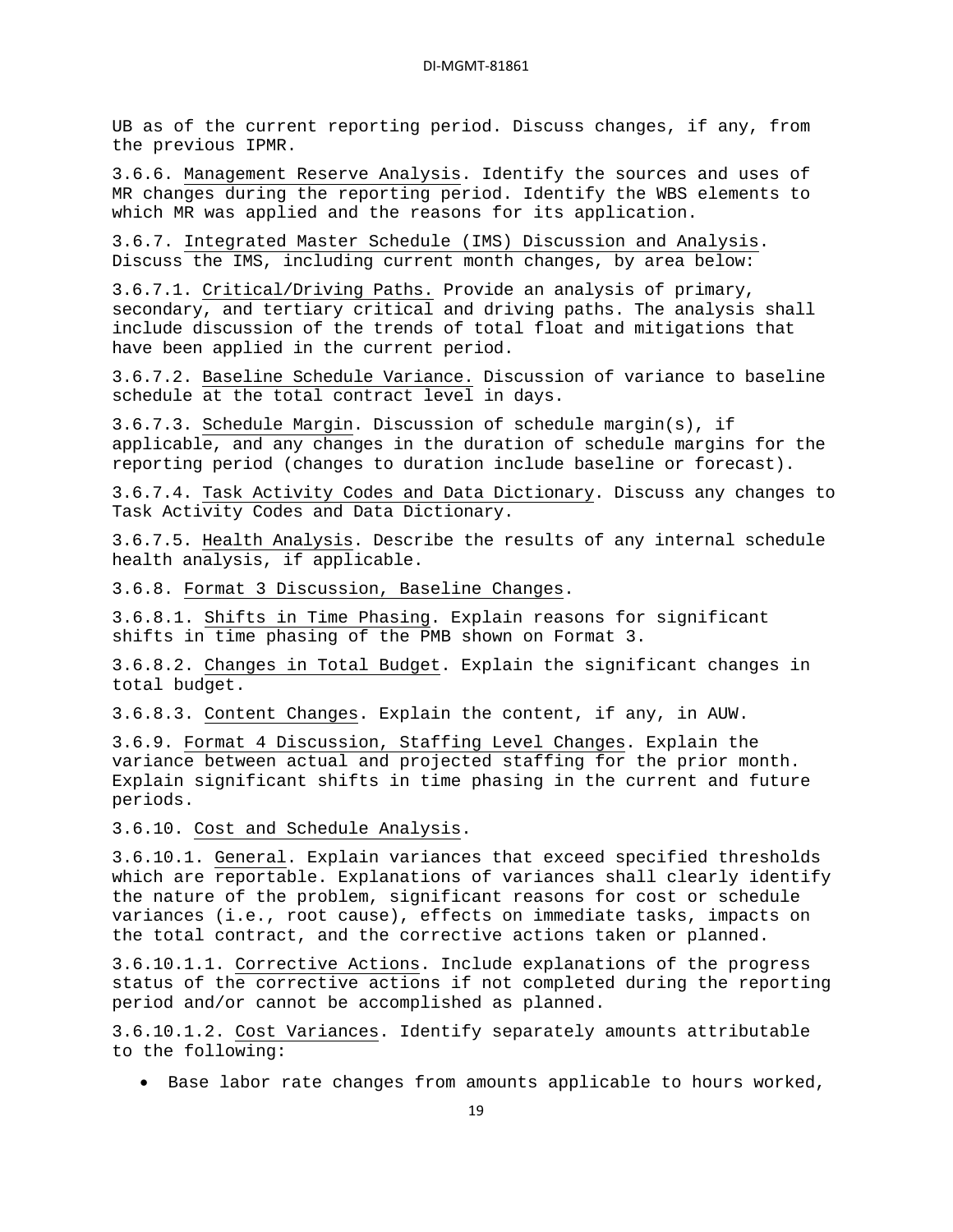- Material price changes from amounts applicable to material usage,
- Overhead rate changes from amounts applicable to overhead base changes or overhead allocation changes.

3.6.10.1.3. Schedule Variances . Include the change in total float of the critical task(s) for the associated WBS elements and the impact to the contract driving and/or critical path(s), if any.

3.6.10.2. Variance Analysis Selection and Reporting Overview .

The purpose of this section is to implement a process of selecting candidates for variance reporting. This is accomplished first by the contractor establishing a pool of potential variances and then using a defined approach to limit the actual number of reportable variances to 15. The Government or the contractor shall select the 15 reportable variances based on the criteria specified below.

3.6.10.2.1. Setting Variance Analysis Thresholds . The Government may specify the reporting variance thresholds; they will be defined in the CDRL. Without Government specified thresholds, the contractor shall apply thresholds consistent with the company-documented ANSI/EIA-748 compliant process, as applicable. Thresholds shall be based on both cost and schedule, including at completion. Variance analysis thresholds shall be reviewed periodically and adjusted as necessary to ensure they continue to provide appropriate insight and visibility to the Government. Thresholds shall not be changed without Government approval.

3.6.10.2.2. Variance Analysis Reporting Level . The reporting level for variance analyses is defined as the WBS level established by tailoring the appropriate MIL-STD-881 (current version in use at time of contract award) appendix by the Program Office and approved by an office(s) designated by OSD policy. Each month the variances for the reporting level are compared to the thresholds, and WBS elements at the reporting level that exceed the threshold are selected as candidates for the pool of reportable variances that are reportable. The pool consists of those elements that have exceeded the threshold for cost, schedule, or at completion variances, if any.

3.6.10.2.3. Determining the Pool of Reportable Variances . WBS elements are candidates for selection for variance analysis reporting if they are at the reporting level and they exceed the variance analysis threshold. If this pool of reportable variances yields fewer than 15 variances, only these variance analyses shall be required. If this pool yields more than 15 variances, the process described in section 3.6.10.2.4.2 applies.

3.6.10.2.4. Reportable Variance Analysis . The reporting variance categories are:

- Current and cumulative for cost;
- Current and cumulative for schedule;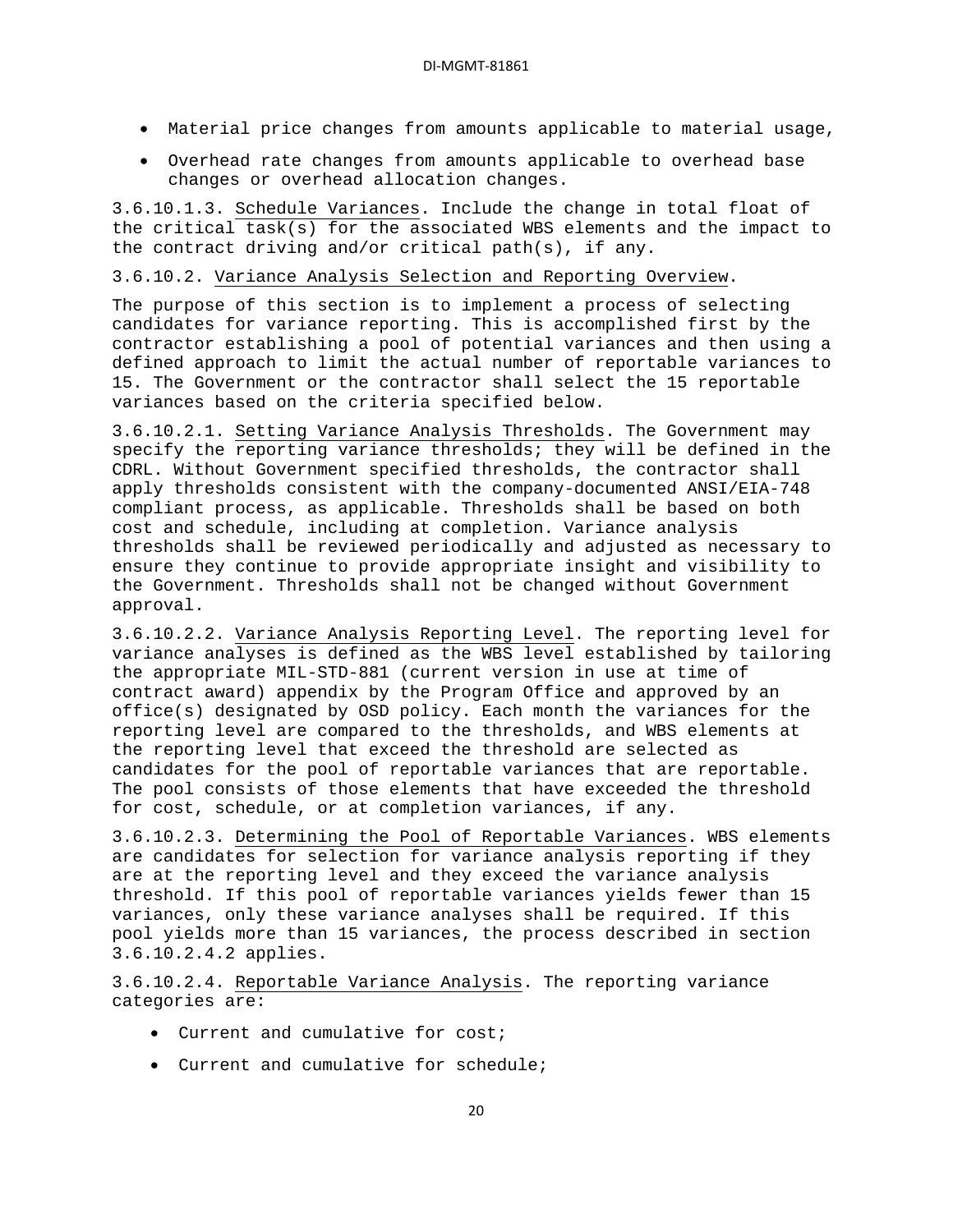• At completion variances.

The categories are used to determine the pool of WBS elements in section 3.6.10.2.3 above. The Government may decide on an alternate method of the selection of 15 variance report categories or reported WBS elements.

3.6.10.2.4.1. Reporting Variances With Government Selection . The Government may select the reportable variances based on information such as contract risk. This Government notification may be informally provided to the contractor and does not require a CDRL modification. Notification will be provided no later than 10 working days prior to the CDRL delivery date. The total WBS variances reported will be limited to a maximum of 15, except where noted in 3.6.10.2.4.3 and 3.6.10.2.4.4.

3.6.10.2.4.2. Reporting Variances Without Government Selection . If the Government does not select the 15 reportable WBS variances, then the contractor's pool of reportable variances will be used for reportable variance selection. If fewer than 15 WBS elements exceed the threshold, then the number that actually exceeds is reportable. If more than 15 have been identified, see sections 3.6.10.2.4.2.1 and 3.6.10.2.4.2.2 for filtering to the 15 that are reportable.

3.6.10.2.4.2.1. <u>Top Three Variances by Category</u>. Where 15 or more reportable variances exist from the variance pool, the contractor shall select the top three variances in each category, based on dollar value of reportable WBSs, that exceeds the established threshold for current schedule  $(3)$  and cost  $(3)$ ; cumulative schedule  $(3)$  and cost  $(3)$ ; and at completion  $(3)$ , as applicable.

3.6.10.2.4.2.2. Multiple Categories . If a reportable WBS has variances that exceed two or more categories simultaneously, then the WBS variances count against each individual category. A total of 15 WBSs are required, where applicable, according to the threshold. The WBS that exceeds multiple categories only counts as one WBS variance. The purpose of the categories is to make sure the different elements are addressed. Once the top three variances in each category is met, then the contractor shall determine the additional variances to reach the 15 WBS variances required, where applicable.

3.6.10.2.4.3. Contractor Additional Analysis . The contractor is not prohibited from providing more analysis than required to cover an emerging trend. This additional variance information is intended to be temporary per the emerging trend aspect.

3.6.10.2.4.4. Government Additional Analysis . The Government is not prohibited from requesting more analysis than required by the 15 WBS elements to cover an emerging or significant trend. This additional variance information is intended to be temporary.

3.6.10.2.4.5. CDRL Modification for Additional Analysis. Since the additional analysis covered in sections 3.6.10.2.4.3 and 3.6.10.2.4.4 is intended to be temporary, a formal modification to the reporting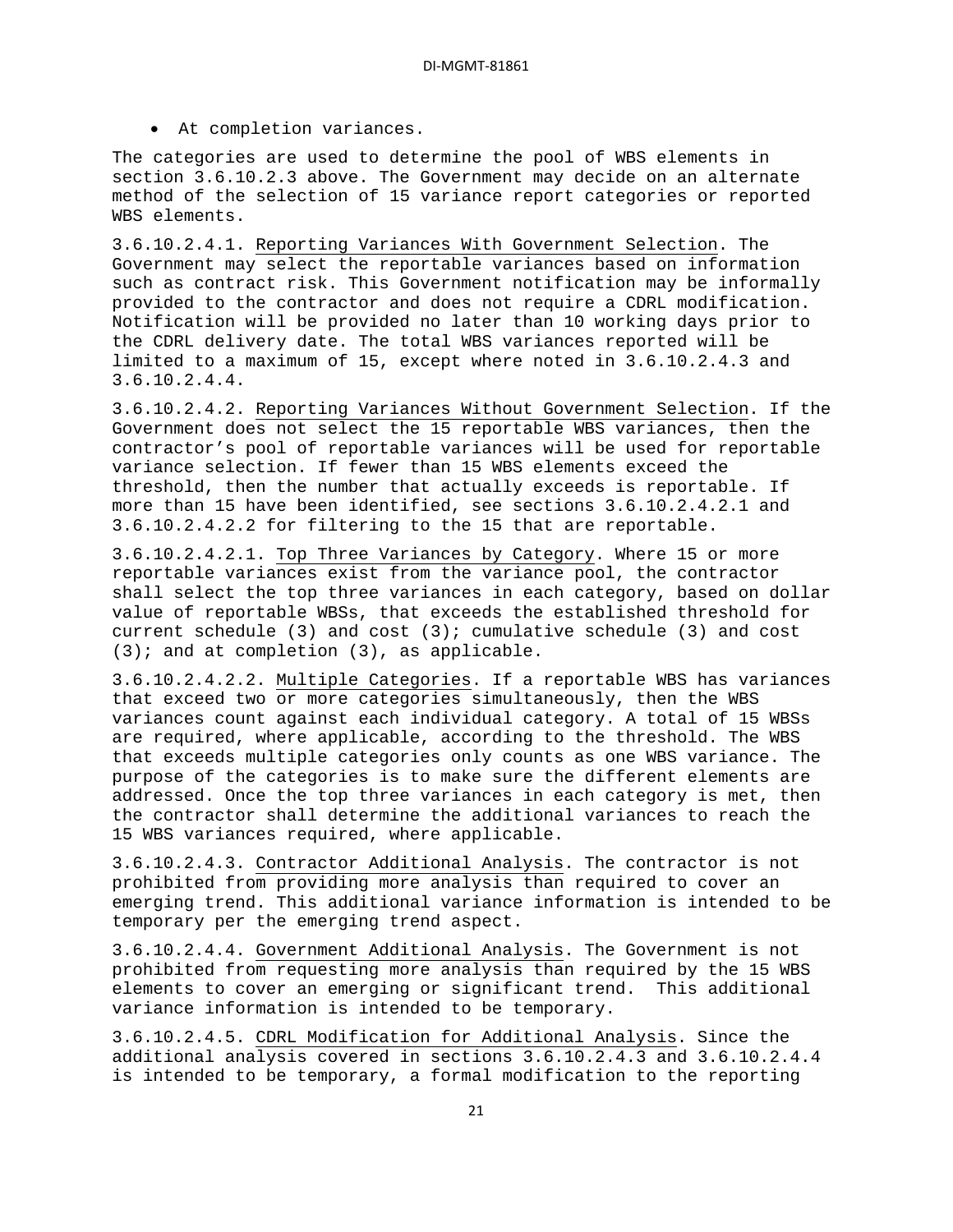requirement defined in the CDRL is not required. Notification is recommended via e-mail.

3.6.10.2.4.6. Reduction of Variances . The Government may reduce the amount of variance reporting, at any time, if it is deemed no longer meaningful. This shall be done via a change to the CDRL.

3.6.11. Supplemental Discussions . The contractor, at a minimum (when applicable), shall disclose the following:

3.6.11.1. Integrated Baseline Review (IBR) Dates . Include the dates of all completed IBRs and proposed dates for IBRs to be conducted in the next six months.

3.6.11.2. Schedule Risk Assessment (SRA) . Include the results of the SRA if one has been performed within the reporting month. The SRA report is in contractor format and includes assumptions; probability of result to the specified target; analysis of results; actions taken as a result of the analysis; and results, if any, of the steps taken. Discuss changes to the schedule and most likely EAC based on the results of the SRA.

3.6.11.3. Contractual De-scopes . Discuss the contractual de-scopes, where applicable.

3.6.11.4. G&A and COM . Include here whether Format 1 COM (Block 8.b) and G&A (Block 8.c) entries are add or non-add. Add would mean the costs are not included in Block 8.a. Non-add would mean that costs have been included in Block 8.a.

3.7. Format 6 – Integrated Master Schedule (IMS) .

3.7.1. IMS Requirements .

3.7.1.1. Content Required . The IMS shall include, at a minimum, discrete tasks/activities, consistent with all authorized work, and relationships necessary for successful contract completion. Subcontractor discrete work shall be incorporated as tasks within the prime IMS at a level necessary for a realistic critical path. The IMS is a single integrated network that also contains significant external interfaces, Government furnished equipment/information/property and relationship dependencies for the entire contractual effort.

3.7.1.1.1. Production Contract IMS. Production contracts utilizing a Manufacturing Requirements Planning (MRP) or an Enterprise Requirements Planning (ERP) system may include a representation of the discrete effort contained in the MRP/ERP in the contract IMS. The MRP/ERP information in the IMS shall be at a sufficient level of detail to ensure that the contract IMS status reflects the status of manufacturing progress in MRP/ERP system. Vertical traceability shall be maintained between the IMS and MRP/ERP system.

3.7.1.1.2. Subcontractor Flowdown . If specified in the CDRL, the 3.7.1.2. IMS Status. The IMS shall be statused according to the contractor may be required to submit subcontractor IMS reports.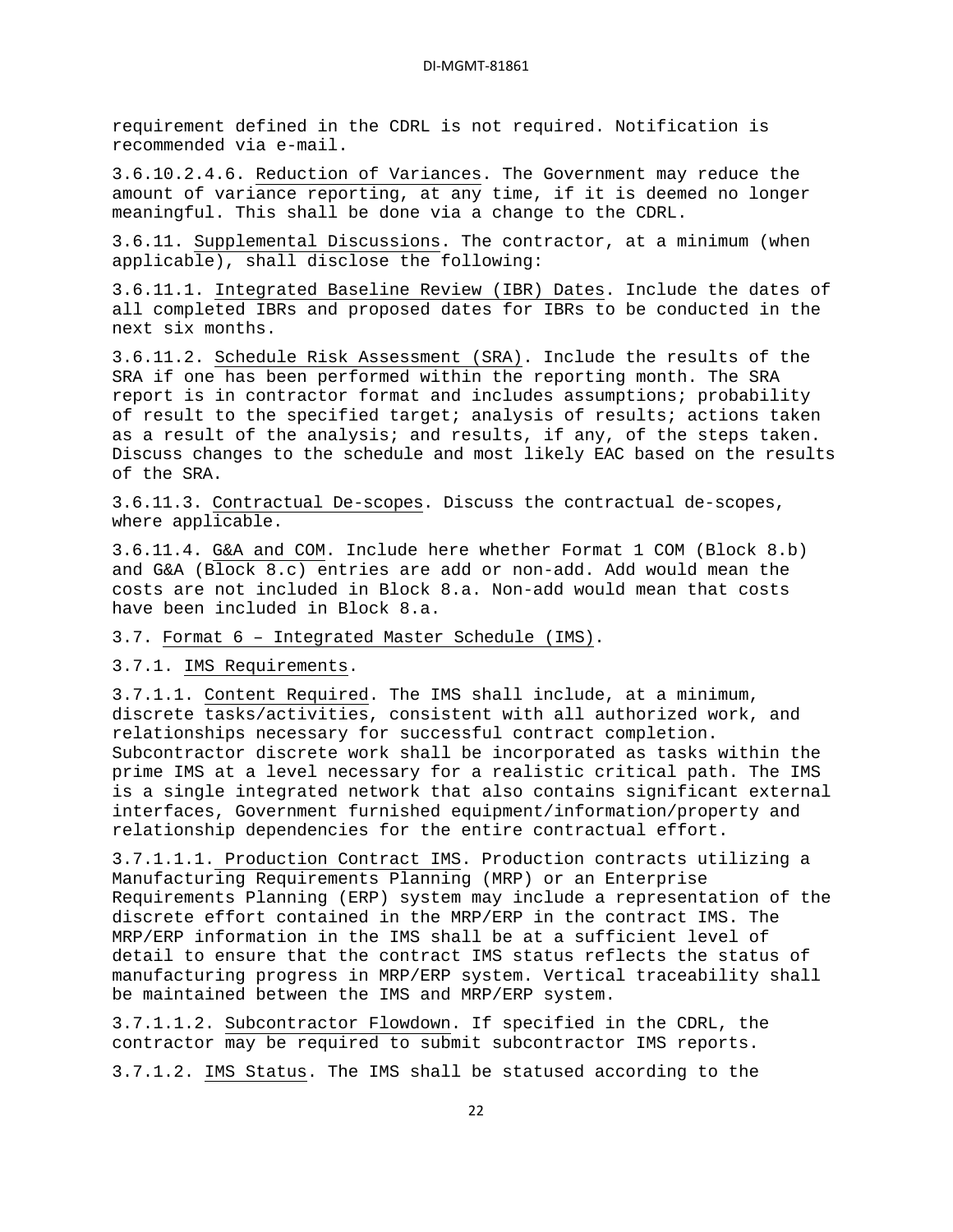contractor's accounting month and aligned with Format 1 reporting month, as applicable.

3.7.1.3. IMS Content Elements . The IMS shall contain the contract milestones, accomplishments, criteria, discrete tasks/activities, work packages and planning packages, as applicable, from contract award to contract completion.

- The IMS shall be an integrated, logically driven network-based schedule that is vertically and horizontally traceable.
- The IMS shall have traceability to the Integrated Master Plan (IMP) (if applicable), Organizational Breakdown Structure (OBS), Control Accounts, WBS and Statement of Work.
- The WBS in the IMS shall be consistent with the Format 1 structure if applicable.
- The IMS shall contain contractual milestones and descriptions and shall display summary, intermediate, and detailed schedules.
- The IMS shall include fields and data that enable access to the information by product and organizational lines.
- The IMS shall contain all calendars that define working and nonworking time periods or other information that may impact the schedule.

3.7.1.3.1. Contract Milestones . Key programmatic events which represent progress and completion of the contract.

3.7.1.3.2. <u>Summary Master Schedule</u>. A top-level schedule of key tasks/activities and milestones at the summary level which can be sorted by either the WBS or IMP structure (if applicable). It shall be a vertically integrated roll up of the intermediate and detailed levels within the IMS.

3.7.1.3.3. Intermediate Schedules . Mid-level contract schedules that include key tasks/activities, milestones, and all associated accomplishments as shown in the summary master schedule. The WBS elements and the IMP events (as applicable) are traceable to display work effort at the intermediate level of summarization. There may be several intermediate schedules that depict varying levels of detail. They shall be vertically integrated roll ups of the detailed level schedules.

3.7.1.3.4. Detailed Schedules . The lowest level of contract tasks/activities that form the network. The detailed schedules shall contain horizontal and vertical integration, as a minimum, at the work package and planning package level. The detailed schedules shall include all discrete tasks/activities, work packages and planning packages necessary to create a networked schedule capable of identifying a valid critical path.

3.7.1.3.4.1. Control Account/Work Package Identification. Every discrete task/activity, work package, and planning package shall be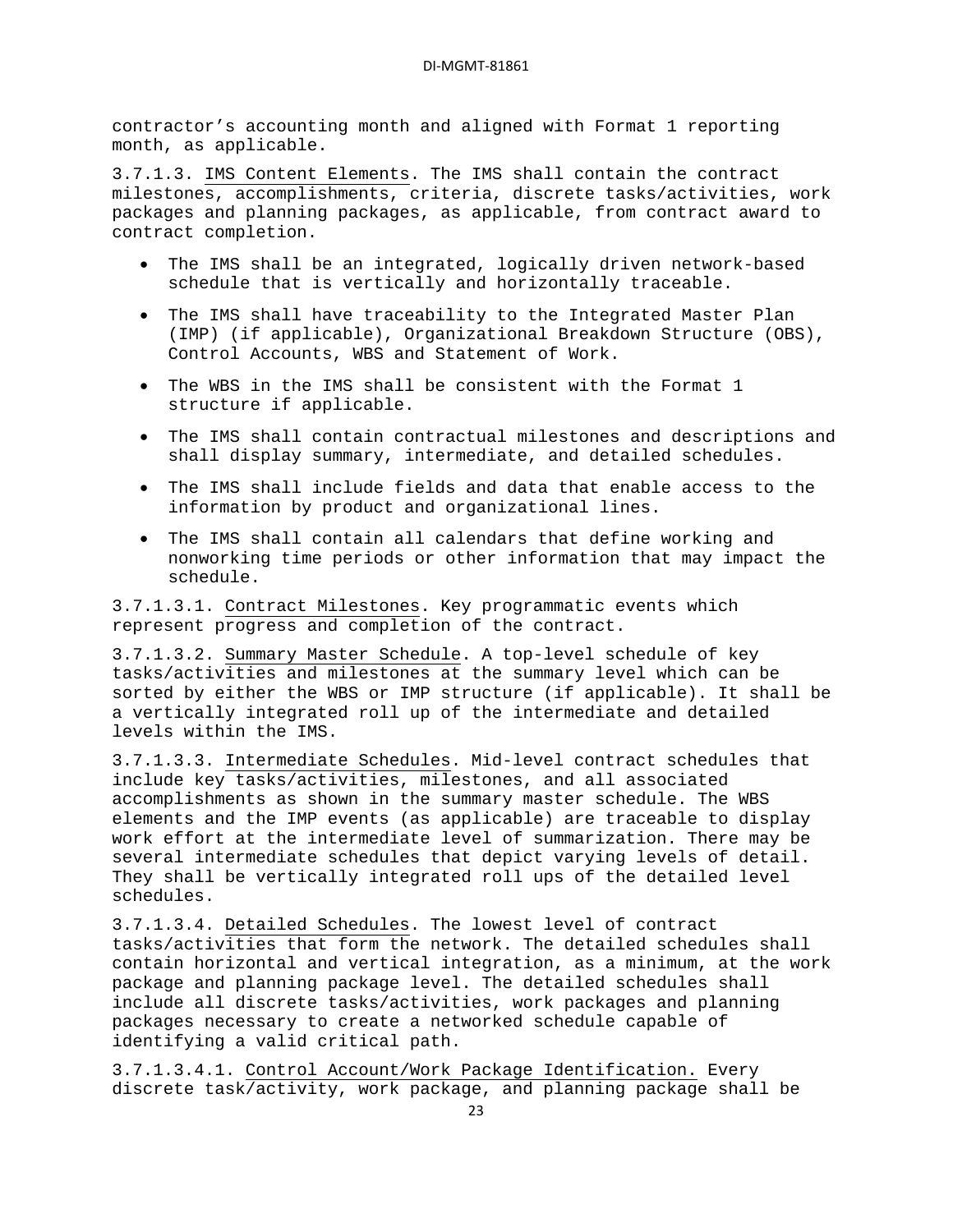clearly identified and directly related to a control account. Work packages and planning packages shall be individually represented and summarized to and reconciled with the total budget for that control account.

3.7.1.3.4.2. Level of Effort (LOE) Identification . If LOE control accounts, work packages, or planning packages are included in the IMS, they shall be clearly identified as such. LOE shall not impact or be impacted by discrete tasks/activities.

3.7.1.3.4.3. Scope Planning . Planning packages and work packages shall be planned to their logical technical scope conclusion. Shorter-term work packages (ideally equal in length to the statusing interval) are preferred because they provide more accurate and reliable measures of work accomplished.

3.7.1.3.5. IMS Detailed Elements . The IMS, at a minimum, shall include the following:

3.7.1.3.5.1. Task/Activity . An element of work with duration.

3.7.1.3.5.2. Milestone . A specific definable accomplishment in the contract network, recognizable at a particular point in time. Milestones have zero duration and do not consume resources.

3.7.1.3.5.3. <u>Duration</u>. The length of time estimated or realized to accomplish a task/activity.

3.7.1.3.5.4. Schedule Percent Complete . Schedule percent complete is a time-based status calculated by the schedule tool without regard to task scope accomplishment. Schedule percent complete shall not be used to status BCWP.

3.7.1.3.5.5. Task/Activity and Milestone Descriptions . These are descriptive titles that are concise, complete, and clearly identify the work effort being accomplished. The task/activity title shall reflect the scope, its output (i.e., deliverable) and its place within the IMS architecture so that the content can be understood without the subproject task structure, if applicable. Abbreviations may be used to shorten the descriptive titles. The title for a task shall be unique in respect to other titles in the same IMS.

3.7.1.3.5.6. <u>Relationships/Dependencies</u>. Identify how predecessor and successor tasks/activities and milestones are logically linked. All non-constrained discrete tasks/activities/milestones, except the start and end of the contract or interim delivery, shall have at least one predecessor and successor.

3.7.1.3.5.7. <u>Total Float/Slack</u>. The amount of time a task/activity or milestone forecast finish date can slip before delaying contract completion or constraint date.

3.7.1.3.5.8. Driving Path. The longest sequence of discrete tasks/activities from time-now to a selected interim contract milestone. Discrete tasks/activities on the driving path have the least amount of total float/slack to the interim contract milestone.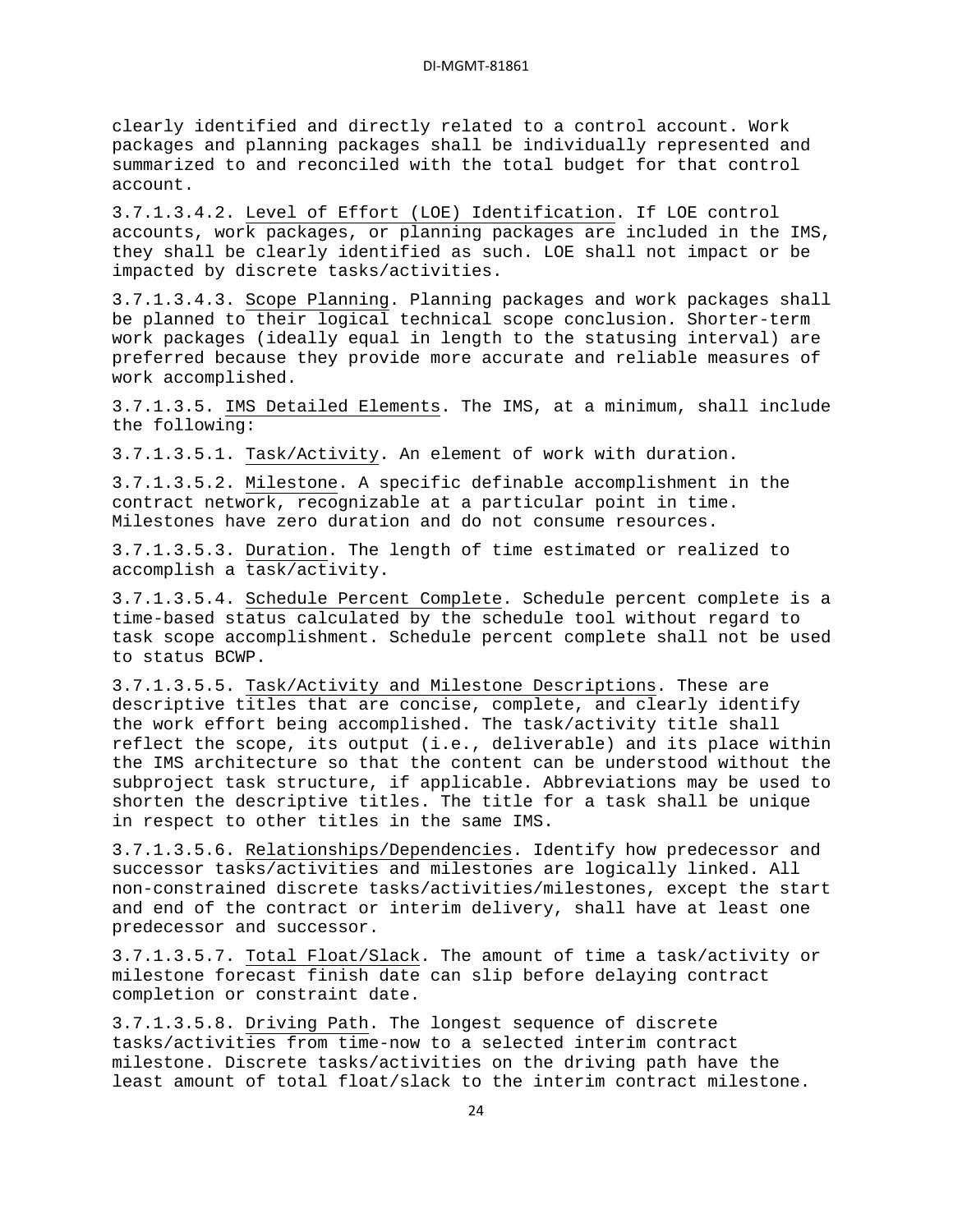If a task on a driving path slips, the interim contract milestone will slip. Driving path may not be part of the contract critical path. The Government may specify which driving path is currently reportable. Without Government direction, the contractor reports the driving path to the next major event, at a minimum.

3.7.1.3.5.9. Critical Path . A sequence of discrete tasks/activities in the network that has the longest total duration through the contract or project. Discrete tasks/activities along the critical path have the least amount of float/slack. Activities that contain "0" or negative total float are not by default the critical path. The critical path calculation is based on relationships, lead/lag times, durations, constraints, and status. Excessive constraints and incomplete, incorrect, or overly constrained logic shall be avoided because they can skew the critical path.

3.7.1.3.5.10. <u>Current Schedule</u>. The IMS shall reflect status and forecast discrete activities. Forecast start and forecast finish dates, shall not be earlier than the status date.

3.7.1.3.5.11. Baseline Schedule . The IMS shall have baseline dates for all tasks within the PMB and those dates shall be consistent with the start and finish of the cost baseline. The baseline is typically set equal to the current schedule early dates at the time of the baseline establishment when change control is initiated.

3.7.1.3.5.12. Baseline Schedule Changes . Changes to the baseline schedule shall be made in accordance with the contractor's EVM process when applicable. In the event that the IMS is implemented without an EVM requirement, the change shall be made in accordance with the contractor's schedule change management process. Any movement of contractual milestones in the baseline schedule shall be derived only from either authorized contract changes or an approved over target schedule.

3.7.1.3.5.13. Schedule Progress . The IMS shall reflect actual progress and maintain accurate start and finish dates for all tasks/activities and milestones. The requirements for reflecting schedule progress are as follows:

1) Actual start and actual finish dates shall be recorded in the IMS. The Actual start and actual finish dates shall not be later than the status date.

2) The progress line is the date on which the schedule is statused, also known as "time-now," "data date," or "status date." All tasks/activities shall be progressed to the status date of the IMS.

3) Forecast start and forecast finish dates shall not be earlier than the status date.

3.7.1.3.5.14. Free Float/Slack. The amount of time a task/activity or milestone can slip before it delays any of its successor tasks/ activities or milestones.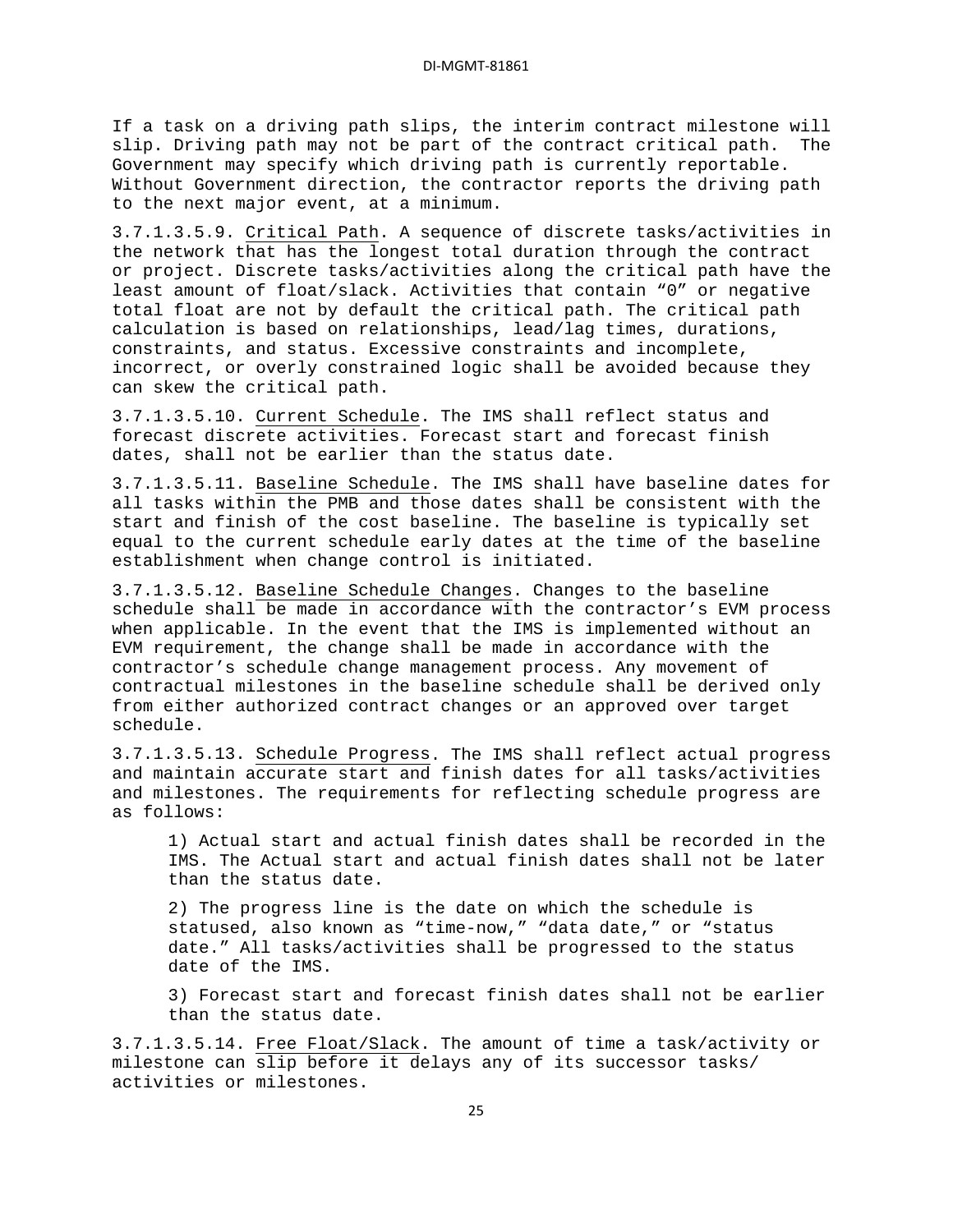3.7.1.3.5.15. External Dependencies . As agreed to by the Government and contractor, the IMS shall identify significant external dependencies that involve a relationship or interface with external organizations, including Government-furnished items (e.g., decisions, facilities, equipment, information, data) as defined in the contract. The required or expected delivery dates shall also be identified in the IMS. External dependencies shall be logically linked in the schedule to the appropriate IMS tasks.

3.7.1.3.6. <u>Schedule Risk Assessment (SRA)</u>. A schedule risk assessment predicts the probability of project completion by contractual dates. The SRA is used by the contractor to perform a probability analysis of key contract completion dates. Three-point estimates (most likely, minimum, and maximum remaining durations) shall be developed for remaining durations of all tasks/activities consistent with the authorized work (three-point estimates consist of minimum remaining duration, most likely remaining duration, and maximum remaining duration). [Note: A three-point estimate is minimum.] Activities/Tasks in the following list require individual estimates:

1) Task/Activities identified as the primary, secondary, and tertiary driving paths (as specified in the CDRL or Government direction).

2) High-risk tasks/activities in the contractor's risk management plan.

The remaining tasks' three-point estimates may be individually or globally applied. The criteria for estimated minimum and maximum remaining durations shall be applied consistently across the entire schedule and documented in the contractor's schedule notes and management plan.

3.7.1.3.6.1. Most Likely Durations . Disclose and discuss the most likely schedule durations in Format 5.

3.7.1.3.6.2. Best/Worst Durations . Disclose and discuss the assumptions used to calculate best and worst case durations in Format 5.

3.7.1.3.6.3. <u>SRA Results</u>. The contractor SRA shall explain changes to the critical path, margin erosion where applicable, and mitigation plans. Reported results will be part of the Format 5 (See 3.6.11.2.). The SRA results shall be incorporated into the contractor's risk management process.

3.7.1.3.6.4. <u>SRA Reporting Frequency</u>. The SRA shall be submitted in Format 5 as specified in the CDRL and as specified below:

3.7.1.3.6.4.1. <u>IBR</u>. An SRA is required prior to an IBR.

3.7.1.3.6.4.2. <u>OTB/OTS</u>. An SRA is required before processing an OTB or OTS.

3.7.1.3.6.4.3. Single Point Adjustment. An SRA is required before implementing a significant cost and schedule reset, also referred to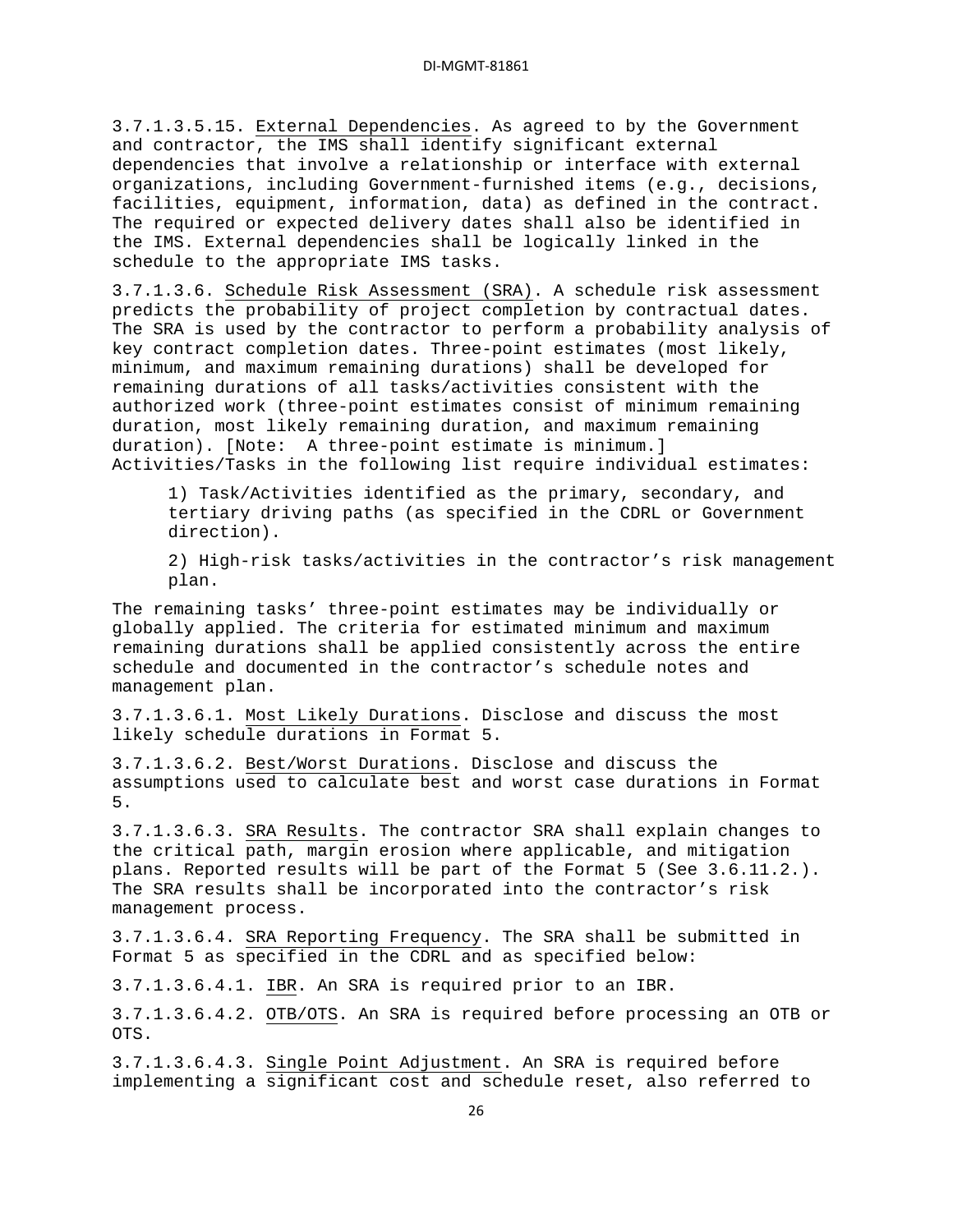as a single point adjustment.

3.7.1.3.6.5. Milestone Target . The Government will determine the milestone target(s) for the SRA based on contract events.

3.7.1.3.7. Required Fields and Traceability Requirements .

3.7.1.3.7.1. <u>General</u>. The use of the term "field" is not intended to restrict the contractor. Most tools employ a mixture of user defined fields, notes fields, or flag fields. A required field referenced in this section can be satisfied by any means that allows for filtering and sorting of its information to obtain the results required. Also every task does not need to identify or be represented in every field, but only as applicable for the item required; e.g. planning packages are identified only for the tasks that represent planning packages.

3.7.1.3.7.2. <u>Required traceability</u>. The Statement of Work and OBS must be traceable for all discrete work in the IMS. Traceability may be met with a field in the IMS or via other means as long as discrete work reconciles.

3.7.1.3.7.3. Required IMS Fields . The following fields shall be identified as applicable and described in the Data Dictionary (see 3.7.3). The purpose is for Government understanding or usability of the IMS as an effective tool.

1) Control Account/Work Package . Identify effort associated with the work package or control account. This may be an individual field or via unique task identifier.

2) Subcontractor . Identify the tasks that are unique to the scope of a major supplier, if any. Subcontractors with an EVM flowdown shall be identified separately, if applicable.

3) Justification of Lead, Lag, Constraint . Provide a field that contains a summary justification of lead, Lag, or constraint. This requirement may be met with a code defined in the definition table or by individual notes on each applicable task.

4) Earned Value Technique (EVT) . Identify the EV BCWP technique if the schedule is used to directly status the EVM tool. As a minimum, if either Level of Effort (LOE) or Planning Packages (PP) are in the schedule, they must be identified within a field.

5) Risk Mitigation Tasks . Items that came from the risk register and include authorized risk mitigation activities shall be identified, as applicable.

6) Critical Path and Driving Paths . The Critical Path and Driving Path shall be identified. These identifiers are either automatically created by the scheduling software or custom fields that indicate/flag each task on a driving or critical path.

3.7.1.3.8. Reserved Fields. The Government may reserve fields and/or require the contractor to use certain fields for specific information. The requirement for reserved fields will be specified in the CDRL.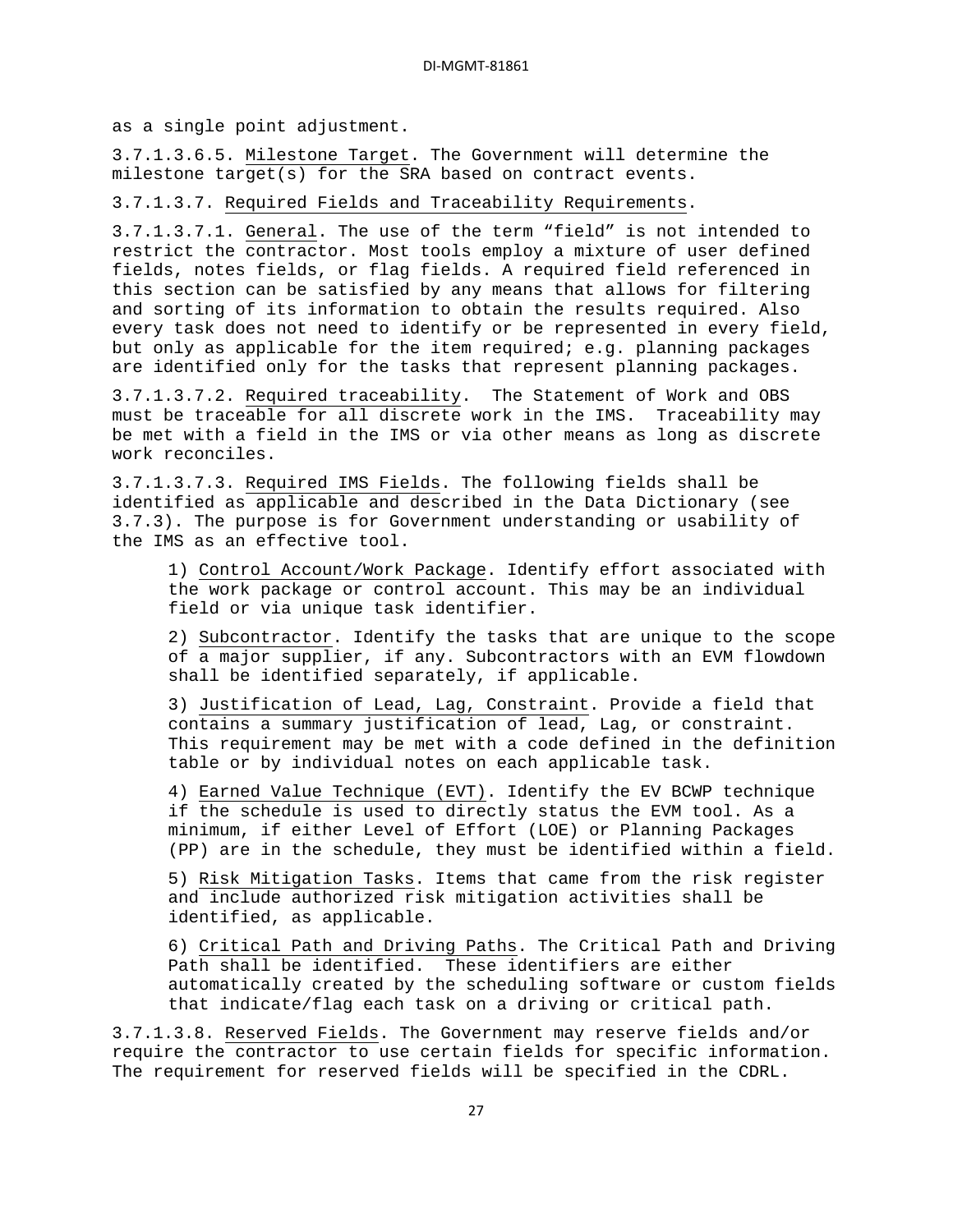3.7.1.3.9. Retention of Historical Performance . Historical performance on completed tasks/activities shall be maintained electronically for analytical use. Historical performance shall be maintained at the time of key contract events (e.g., Integrated Baseline Review, Critical Design Review) for all tasks/activities. Data to be retained includes logic, actual and baseline durations, actual and baseline start and finish dates, and the three-point estimates that were used before the task/activity started.

3.7.1.4. Monthly Analysis . Format 6 monthly analysis requirements are defined in 3.6.7.

3.7.2. Optional Contents of the IMS . If part of the IMS, the following elements must be consistent with the definitions below:

3.7.2.1. Schedule Visibility Task (SVT) . SVTs are tasks/activities or milestones in the IMS that increase management visibility and functionality of the schedule for non-PMB related items. SVTs shall not be used to represent any scope within the PMB. Resources cannot be assigned to SVTs, nor shall they be used to assess earned value performance. Any SVT shall be identified with the title "SVT."

3.7.2.2. Lead/Lag . An interval of time that must occur between a predecessor and successor task/activity or milestone. Documenting the purpose of each lead/lag within the IMS (i.e. in a user defined field) to facilitate the ease of IMS status and analysis is required. Since negative time is not demonstrable, leads are discouraged. Lead/lag shall not be used to manipulate float/slack or to artificially constrain the tasks/activities. If a coding field is used for justification of leads/lags, the terms shall be defined in the data dictionary (see 3.7.3).

3.7.2.3. <u>Constraints</u>. Constraints are limits applied to network start and finish dates (e.g., "Finish No Later Than," "Finish On or Before"). Constraints shall be minimized if they affect "late" dates or both "late and early" dates. The constraints that require justification include:

1) All constraints that affect "late" dates or both "late and early" dates as defined by the schedule tool.

2) All constraints that affect "early" dates beyond 20 working days from the current status period.

Constraints requiring justification shall be justified in an associated notes field provided within the scheduling software application. If a coding field is used for justification of constraints the definitions shall be defined in the data dictionary (see 3.7.3).

3.7.2.4. Schedule Margin. Schedule margin is an optional management method for accommodating schedule contingencies. It is a designated buffer within the schedule and does not have any resources assigned to it. Schedule margin shall have a baseline and be under the control of the contractor's program manager. Schedule margin, if any, shall only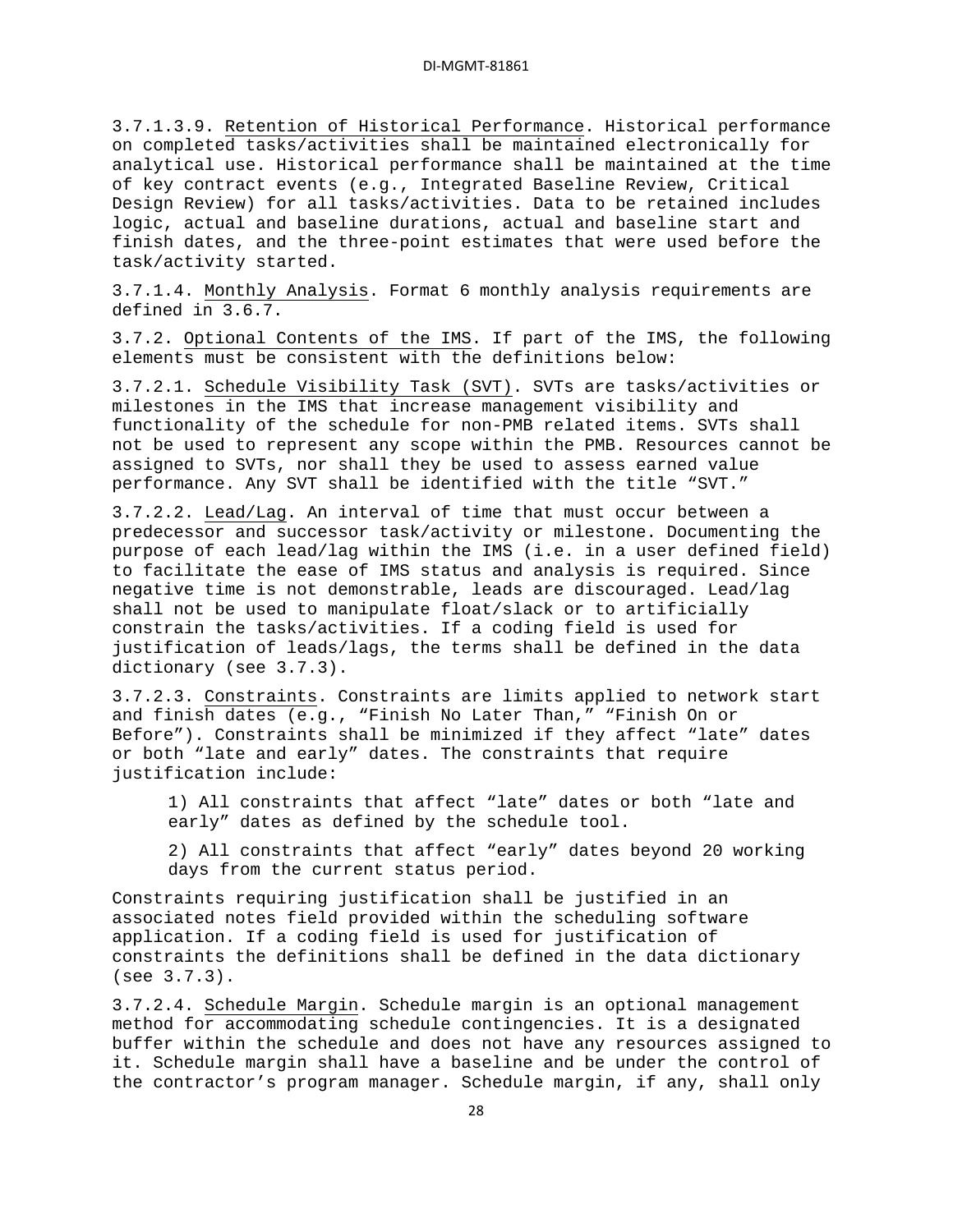be placed as the last task/activity/gap before a contract event or end item deliverable. Any schedule margin planned as a task shall be clearly labeled "SCHEDULE MARGIN." Discuss in Format 5 the status of schedule margin, including reasons and impacts for changes, if any.

3.7.3. Task/Activity Codes and Data Dictionary . This is a list of all contractor defined fields, definitions, and code Structures in the IMS. This list shall define all of the required fields in section 3.7.1.3.7.3. The list shall be provided to the procuring activity upon initial submission of the IMS and any subsequent change to the dictionary.

3.8. Format 7 Electronic History and Forecast File .

3.8.1. General. Provide supplemental historical and time-phased information in the DoD-approved electronic XML format, by WBS, provided at the same level as Format 1 unless otherwise specified in the CDRL. This data is intended to enhance Government analysis beyond the information provided in Format 5.

3.8.2. Subcontractor Information . Inclusion of subcontractor data is limited to that which is included in the prime contractor's EVM cost tool. In addition, the Government in the CDRL may require the prime contractor to submit separate subcontractor Format 7 data if the subcontractor has an IPMR flowdown requirement.

3.8.3. Minimum Data Elements . The following items shall be provided by WBS to the specified level: BCWS, BCWP, ACWP, and ETC by month.

3.8.4. Report Date Range . Data shall be reported for the entire period of contractual performance for BCWS and ETC. All other reporting elements, including BCWP and ACWP, shall be reported from contract award to the current reporting month.

3.8.5. Time-phased Cost Projection . Time-phased cost projection shall consist of historical, time-phased actual costs (ACWP) plus future time-phased Estimate To Complete (ETC) for all the WBS elements reported. The total of the time-phased cost must reconcile with Format 1 Block 8 Column (15) (EAC) for the same reporting month.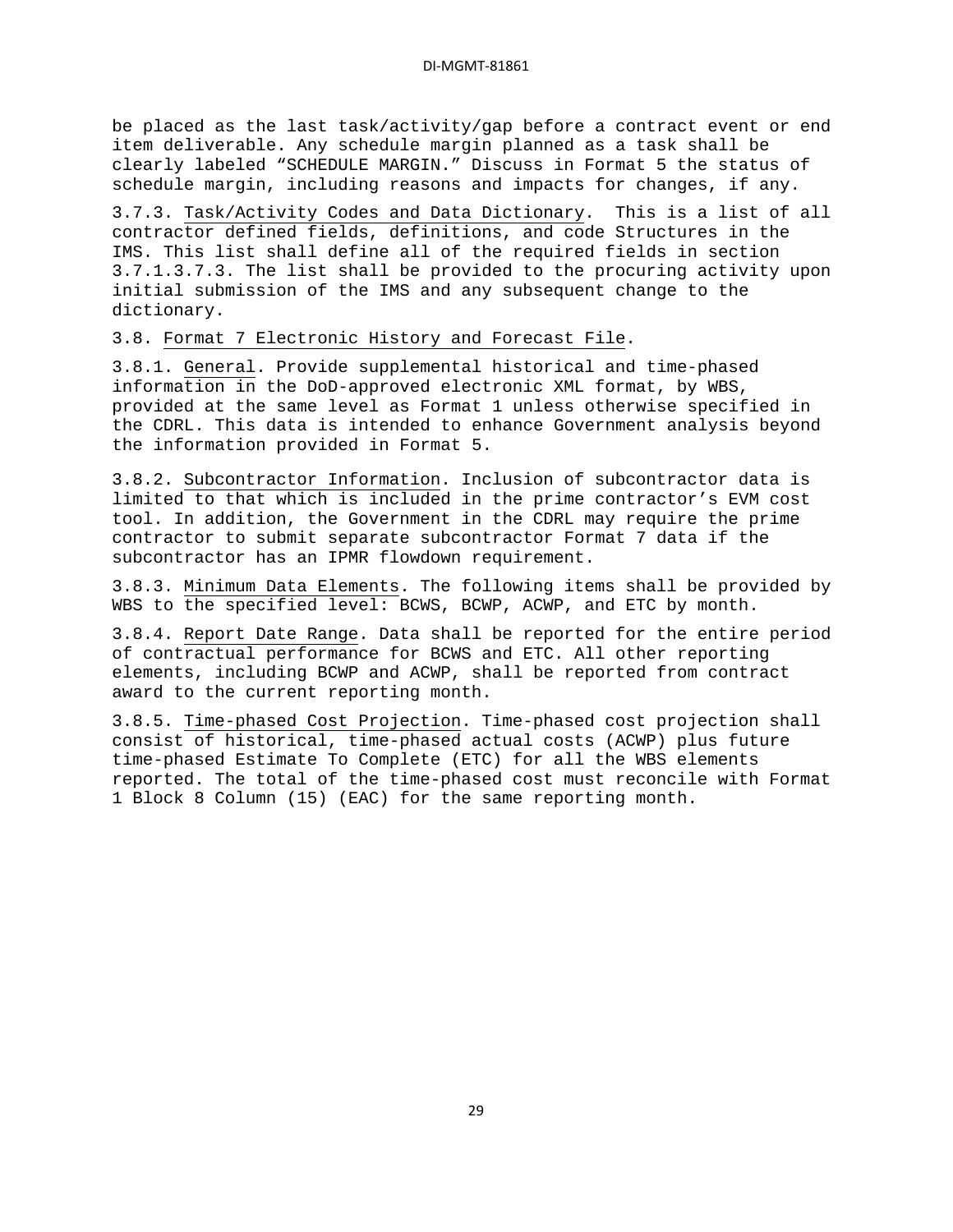**CLASSIFICATION** (When Filled In) **INTEGRATED PROGRAM MANAGEMENT REPORT** PENDING **FORMAT 1 - WORK BREAKDOWN STRUCTURE DOLLARS IN** UPDATE TO OMB No. 0704-0188 The public reporting burden to the content of the material content of the sense of hours per response, including the first of the public state in the content of the content of the content of the content of the content of t 2. CONTRACT 3. PROGRAM 4. REPORT PERIOD 1. CONTRACTOR a. NAME MAME a. NAME L FROM (YYYYMMDD) b. LOCATION (Address and ZIP Code) **NUMBER b. PHASE** b. TO (YYYYMMDD) c. TYPE d. SHARE RATIO . EVMS ACCEPTANCE **NO** (YYYYMMDD) YES **5. CONTRACT DATA** a. QUANTITY b. NEGOTIATED c. ESTIMATED COST OF AUTHORIZED d. TARGET PROFIT/ e. TARGET | I. ESTIMATED g. CONTRACT h. ESTIMATED CONTRACT **L DATE OF OTBIOTS** CBLING COST UNPRICED WORK FŒ PRICE PRICE CHLING (YYYYMMDD) **6. ESTIMATED COST AT COMPLETION** 7. AUTHORIZED CONTRACTOR REPRESENTATIVE **CONTRACT BUDGET** VARIANCE b. TITLE MANAGEMENT ESTIMATE a. NAME (Last, Frst, Middle Initial) BASE AT COMPLETION  $(2)$  $(1)$  $(3)$ a. BEST CASE SIGNATURE d. DATE SIGNED **b. WORST CASE** (YYYYMMDD) MOST LIKELY 8. PERFORMANCE DATA **CURRENT PERIOD CUMULATIVE TO DATE** AT COMPLETION REPROGRAMMING ACTUAL ACTUAL **ADJUSTMENTS BUDGETED COST** VARIANCE **BUDGETED COST** VARIANCE COST COST **ITEM WORK WORK WORK WORK WORK WORK** COST **SCHEDULE BUDGETED** ESTIMATED VARIANCE SCHEDULED PERFORMED PERFORMED **VARIANCE** VARIANCE SCHEDULED PERFORMED **PERFORMED** SCHEDULE COST **SCHEDULE** COST **BUDGET**  $(1)$  $(2)$  $(3)$  $(4)$  $(5)$  $(6)$  $(7)$  $(8)$  $(9)$  $(10)$  $(11)$  $(12a)$  $(12b)$  $(13)$  $(14)$  $(15)$  $(16)$ a. WORK BREAKDOWN STRUCTURE ELEMENT **b. COST OF MONEY** c. GENERAL AND ADMINISTRATIVE d. UNDISTRIBUTED BUDGET e. SUB TOTAL (FERFORMANCE **MEASUREMENT BASELINE** . MANAGEMENT RESERVE . TOTAL 9. RECONCILIATION TO CONTRACT BUDGET BASE VARIANCE ADJUSTMENT **b. TOTAL CONTRACT VARIANCE** UPDATED FROM DD FORM 2734/1, MAR 05, PENDING APPROVAL LOCAL REPRODUCTION AUTHORIZED.

3O

DI-MGMT-81861

Format

 $\mathsf{H}$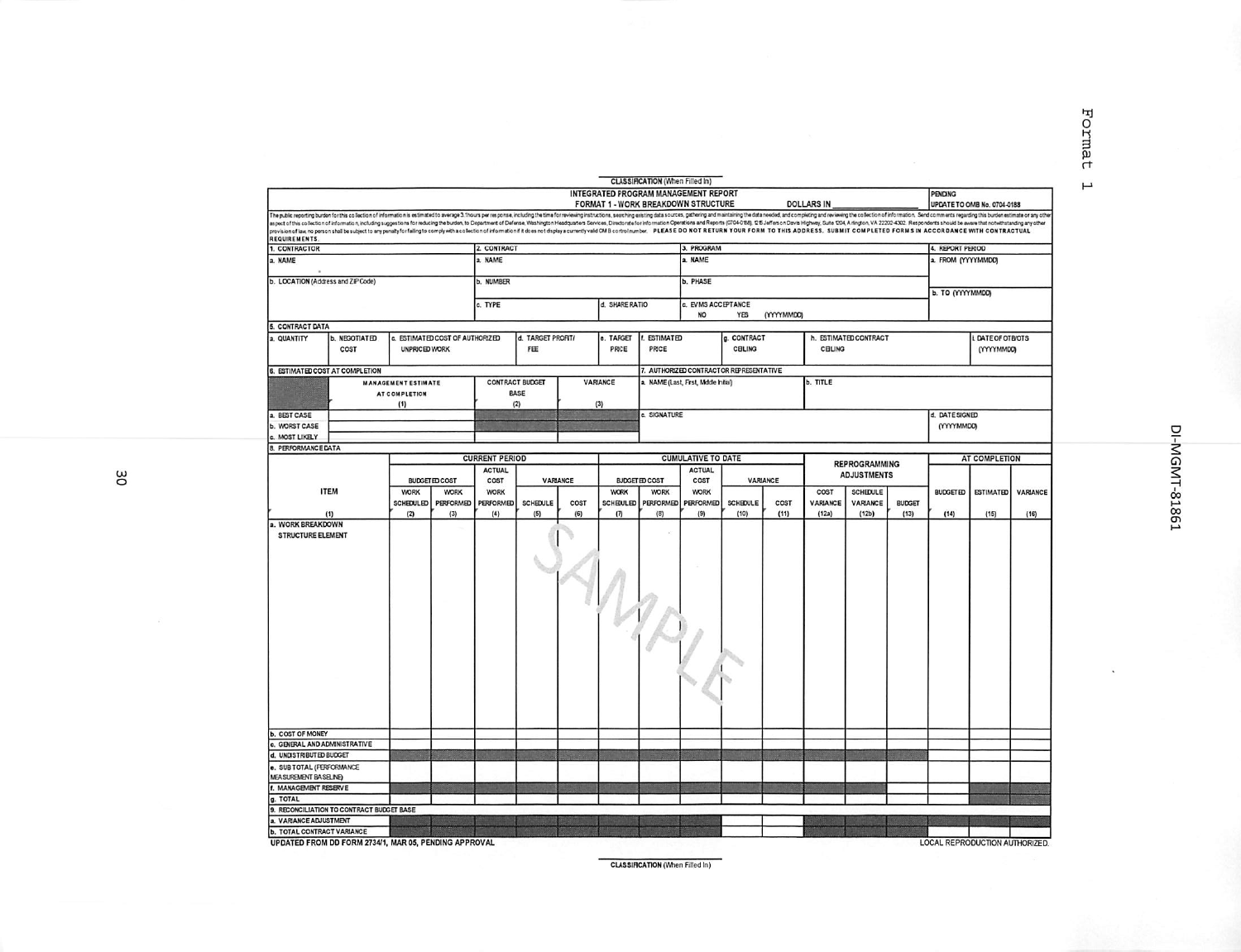|                                                                                                                                                                                                                                                                                                                                                                                                                                                                  |             |                       |                       |                 |          |                                      | CLASSIFICATION (When Filled In)   |                           |                 |                   |          |                      |               |                             |                  |          |
|------------------------------------------------------------------------------------------------------------------------------------------------------------------------------------------------------------------------------------------------------------------------------------------------------------------------------------------------------------------------------------------------------------------------------------------------------------------|-------------|-----------------------|-----------------------|-----------------|----------|--------------------------------------|-----------------------------------|---------------------------|-----------------|-------------------|----------|----------------------|---------------|-----------------------------|------------------|----------|
|                                                                                                                                                                                                                                                                                                                                                                                                                                                                  |             |                       |                       |                 |          | INTEGRATED PROGRAM MANAGEMENT REPORT |                                   |                           |                 |                   |          |                      |               | PENDING                     |                  |          |
|                                                                                                                                                                                                                                                                                                                                                                                                                                                                  |             |                       |                       |                 |          | FORMAT 2 - ORGANIZATIONAL CATEGORIES |                                   |                           |                 | <b>DOLLARS IN</b> |          |                      |               | UPDATE TO OMB No. 0704-0188 |                  |          |
| The public reporting burden for this collection of information is estimated to average & hours per response, including the timefor reviewing instructions, searching axisting data sources, gathering and maintaining the data<br>other aspect of this collection of information, including suggestions for reducing the burden, to Department of Defense, Washington Headquarters Services, Directorate for Information Operations and Reports (0704-0185), 125 |             |                       |                       |                 |          |                                      |                                   |                           |                 |                   |          |                      |               |                             |                  |          |
| other provision of law, no person shall be subject to any penalty for failing to comply with a collection of information if a does not display a currently valid OMB control number. PLEASE DO NOT RETURN YOUR FORM TO THIS AD                                                                                                                                                                                                                                   |             |                       |                       |                 |          |                                      |                                   |                           |                 |                   |          |                      |               |                             |                  |          |
| REQUIREMENTS.                                                                                                                                                                                                                                                                                                                                                                                                                                                    |             |                       |                       |                 |          |                                      |                                   |                           |                 |                   |          |                      |               |                             |                  |          |
| 1. CONTRACTOR                                                                                                                                                                                                                                                                                                                                                                                                                                                    |             |                       | 2. CONTRACT           |                 |          |                                      |                                   | 3. PROGRAM                |                 |                   |          |                      |               | 4. REPORT PERIOD            |                  |          |
| a. NAME                                                                                                                                                                                                                                                                                                                                                                                                                                                          |             |                       | a. NAME               |                 |          |                                      |                                   | a. NAME                   |                 |                   |          |                      |               | a. FROM (YYYYMMDD)          |                  |          |
|                                                                                                                                                                                                                                                                                                                                                                                                                                                                  |             |                       |                       |                 |          |                                      |                                   |                           |                 |                   |          |                      |               |                             |                  |          |
| b. LOCATION (Address and ZIP Code)                                                                                                                                                                                                                                                                                                                                                                                                                               |             |                       | b. NUMBER             |                 |          |                                      |                                   | <b>b. PHASE</b>           |                 |                   |          |                      |               |                             |                  |          |
|                                                                                                                                                                                                                                                                                                                                                                                                                                                                  |             |                       |                       |                 |          |                                      |                                   |                           |                 |                   |          |                      |               | b. TO (YYYYMMDD)            |                  |          |
|                                                                                                                                                                                                                                                                                                                                                                                                                                                                  |             |                       | c. TYPE               |                 |          | d. SHARE RATIO                       |                                   | c. EVMS ACCEPTANCE<br>NO. | <b>YES</b>      |                   |          |                      |               |                             |                  |          |
| 5. PERFORMANCE DATA                                                                                                                                                                                                                                                                                                                                                                                                                                              |             |                       |                       |                 |          |                                      |                                   |                           |                 | (YYYYMMDD)        |          |                      |               |                             |                  |          |
|                                                                                                                                                                                                                                                                                                                                                                                                                                                                  |             |                       | <b>CURRENT PERIOD</b> |                 |          |                                      |                                   | <b>CUMULATIVE TO DATE</b> |                 |                   |          |                      |               |                             | AT COMPLETION    |          |
|                                                                                                                                                                                                                                                                                                                                                                                                                                                                  |             |                       | <b>ACTUAL</b>         |                 |          |                                      |                                   | <b>ACTUAL</b>             |                 |                   |          | <b>REPROGRAMMING</b> |               |                             |                  |          |
|                                                                                                                                                                                                                                                                                                                                                                                                                                                                  |             | <b>BUDGETED COST</b>  | COST                  |                 | VARIANCE |                                      | <b>BUDGETED COST</b>              | COST                      |                 | VARIANCE          |          | <b>ADJUSTMENTS</b>   |               |                             |                  |          |
| <b>ITEM</b>                                                                                                                                                                                                                                                                                                                                                                                                                                                      | <b>WORK</b> | <b>WORK</b>           | <b>WORK</b>           |                 |          | <b>WORK</b>                          | <b>WORK</b>                       | <b>WORK</b>               |                 |                   | COST     | <b>SCHEDULE</b>      |               | <b>BUDGETED</b>             | <b>ESTIMATED</b> | VARIANCE |
|                                                                                                                                                                                                                                                                                                                                                                                                                                                                  |             | SCHEDULED   PERFORMED | PERFORMED             | <b>SCHEDULE</b> | COST     |                                      | SCHEDULED   PERFORMED   PERFORMED |                           | <b>SCHEDULE</b> | COST              | VARIANCE | VARIANCE             | <b>BUDGET</b> |                             |                  |          |
|                                                                                                                                                                                                                                                                                                                                                                                                                                                                  | (2)         | (3)                   | (4)                   | (5)             | (6)      | (7)                                  |                                   | (9)                       | (10)            | (11)              | (12a)    | (12b)                | (13)          | (14)                        |                  |          |
| (1)<br>a. ORGANIZATIONAL CATEGORY                                                                                                                                                                                                                                                                                                                                                                                                                                |             |                       |                       |                 |          |                                      | (8)                               |                           |                 |                   |          |                      |               |                             | (15)             | (16)     |
|                                                                                                                                                                                                                                                                                                                                                                                                                                                                  |             |                       |                       |                 |          |                                      |                                   |                           |                 |                   |          |                      |               |                             |                  |          |
|                                                                                                                                                                                                                                                                                                                                                                                                                                                                  |             |                       |                       |                 |          |                                      |                                   |                           |                 |                   |          |                      |               |                             |                  |          |
|                                                                                                                                                                                                                                                                                                                                                                                                                                                                  |             |                       |                       |                 |          |                                      |                                   |                           |                 |                   |          |                      |               |                             |                  |          |
|                                                                                                                                                                                                                                                                                                                                                                                                                                                                  |             |                       |                       |                 |          |                                      |                                   |                           |                 |                   |          |                      |               |                             |                  |          |
|                                                                                                                                                                                                                                                                                                                                                                                                                                                                  |             |                       |                       |                 |          |                                      |                                   |                           |                 |                   |          |                      |               |                             |                  |          |
|                                                                                                                                                                                                                                                                                                                                                                                                                                                                  |             |                       |                       |                 |          |                                      |                                   |                           |                 |                   |          |                      |               |                             |                  |          |
|                                                                                                                                                                                                                                                                                                                                                                                                                                                                  |             |                       |                       |                 |          |                                      |                                   |                           |                 |                   |          |                      |               |                             |                  |          |
|                                                                                                                                                                                                                                                                                                                                                                                                                                                                  |             |                       |                       |                 |          |                                      |                                   |                           |                 |                   |          |                      |               |                             |                  |          |
|                                                                                                                                                                                                                                                                                                                                                                                                                                                                  |             |                       |                       |                 |          |                                      |                                   |                           |                 |                   |          |                      |               |                             |                  |          |
|                                                                                                                                                                                                                                                                                                                                                                                                                                                                  |             |                       |                       |                 |          |                                      |                                   |                           |                 |                   |          |                      |               |                             |                  |          |
|                                                                                                                                                                                                                                                                                                                                                                                                                                                                  |             |                       |                       |                 |          |                                      |                                   |                           |                 |                   |          |                      |               |                             |                  |          |
|                                                                                                                                                                                                                                                                                                                                                                                                                                                                  |             |                       |                       |                 |          |                                      |                                   |                           |                 |                   |          |                      |               |                             |                  |          |
|                                                                                                                                                                                                                                                                                                                                                                                                                                                                  |             |                       |                       |                 |          |                                      |                                   |                           |                 |                   |          |                      |               |                             |                  |          |
|                                                                                                                                                                                                                                                                                                                                                                                                                                                                  |             |                       |                       |                 |          |                                      |                                   |                           |                 |                   |          |                      |               |                             |                  |          |
|                                                                                                                                                                                                                                                                                                                                                                                                                                                                  |             |                       |                       |                 |          |                                      |                                   |                           |                 |                   |          |                      |               |                             |                  |          |
|                                                                                                                                                                                                                                                                                                                                                                                                                                                                  |             |                       |                       |                 |          |                                      |                                   |                           |                 |                   |          |                      |               |                             |                  |          |
|                                                                                                                                                                                                                                                                                                                                                                                                                                                                  |             |                       |                       |                 |          |                                      |                                   |                           |                 |                   |          |                      |               |                             |                  |          |
|                                                                                                                                                                                                                                                                                                                                                                                                                                                                  |             |                       |                       |                 |          |                                      |                                   |                           |                 |                   |          |                      |               |                             |                  |          |
|                                                                                                                                                                                                                                                                                                                                                                                                                                                                  |             |                       |                       |                 |          |                                      |                                   |                           |                 |                   |          |                      |               |                             |                  |          |
|                                                                                                                                                                                                                                                                                                                                                                                                                                                                  |             |                       |                       |                 |          |                                      |                                   |                           |                 |                   |          |                      |               |                             |                  |          |
|                                                                                                                                                                                                                                                                                                                                                                                                                                                                  |             |                       |                       |                 |          |                                      |                                   |                           |                 |                   |          |                      |               |                             |                  |          |
|                                                                                                                                                                                                                                                                                                                                                                                                                                                                  |             |                       |                       |                 |          |                                      |                                   |                           |                 |                   |          |                      |               |                             |                  |          |
|                                                                                                                                                                                                                                                                                                                                                                                                                                                                  |             |                       |                       |                 |          |                                      |                                   |                           |                 |                   |          |                      |               |                             |                  |          |
|                                                                                                                                                                                                                                                                                                                                                                                                                                                                  |             |                       |                       |                 |          |                                      |                                   |                           |                 |                   |          |                      |               |                             |                  |          |
|                                                                                                                                                                                                                                                                                                                                                                                                                                                                  |             |                       |                       |                 |          |                                      |                                   |                           |                 |                   |          |                      |               |                             |                  |          |
|                                                                                                                                                                                                                                                                                                                                                                                                                                                                  |             |                       |                       |                 |          |                                      |                                   |                           |                 |                   |          |                      |               |                             |                  |          |
|                                                                                                                                                                                                                                                                                                                                                                                                                                                                  |             |                       |                       |                 |          |                                      |                                   |                           |                 |                   |          |                      |               |                             |                  |          |
|                                                                                                                                                                                                                                                                                                                                                                                                                                                                  |             |                       |                       |                 |          |                                      |                                   |                           |                 |                   |          |                      |               |                             |                  |          |
|                                                                                                                                                                                                                                                                                                                                                                                                                                                                  |             |                       |                       |                 |          |                                      |                                   |                           |                 |                   |          |                      |               |                             |                  |          |
|                                                                                                                                                                                                                                                                                                                                                                                                                                                                  |             |                       |                       |                 |          |                                      |                                   |                           |                 |                   |          |                      |               |                             |                  |          |
|                                                                                                                                                                                                                                                                                                                                                                                                                                                                  |             |                       |                       |                 |          |                                      |                                   |                           |                 |                   |          |                      |               |                             |                  |          |
|                                                                                                                                                                                                                                                                                                                                                                                                                                                                  |             |                       |                       |                 |          |                                      |                                   |                           |                 |                   |          |                      |               |                             |                  |          |
|                                                                                                                                                                                                                                                                                                                                                                                                                                                                  |             |                       |                       |                 |          |                                      |                                   |                           |                 |                   |          |                      |               |                             |                  |          |
|                                                                                                                                                                                                                                                                                                                                                                                                                                                                  |             |                       |                       |                 |          |                                      |                                   |                           |                 |                   |          |                      |               |                             |                  |          |
|                                                                                                                                                                                                                                                                                                                                                                                                                                                                  |             |                       |                       |                 |          |                                      |                                   |                           |                 |                   |          |                      |               |                             |                  |          |
|                                                                                                                                                                                                                                                                                                                                                                                                                                                                  |             |                       |                       |                 |          |                                      |                                   |                           |                 |                   |          |                      |               |                             |                  |          |
|                                                                                                                                                                                                                                                                                                                                                                                                                                                                  |             |                       |                       |                 |          |                                      |                                   |                           |                 |                   |          |                      |               |                             |                  |          |
|                                                                                                                                                                                                                                                                                                                                                                                                                                                                  |             |                       |                       |                 |          |                                      |                                   |                           |                 |                   |          |                      |               |                             |                  |          |
|                                                                                                                                                                                                                                                                                                                                                                                                                                                                  |             |                       |                       |                 |          |                                      |                                   |                           |                 |                   |          |                      |               |                             |                  |          |
| <b>b. COST OF MONEY</b><br>c. GENERAL AND ADMINISTRATIVE<br>d. UNDISTRIBUTED BUDGET<br>e. SUB TOTAL (FERFORMANCE<br>MEASUREMENT BASELINE)<br>. MANAGEMENT RESERVE                                                                                                                                                                                                                                                                                                |             |                       |                       |                 |          |                                      |                                   |                           |                 |                   |          |                      |               |                             |                  |          |

CLASSIRCATION (When Filled In)

Ξ

# DI-MGMT-81861

Format

 $\mathbf{z}$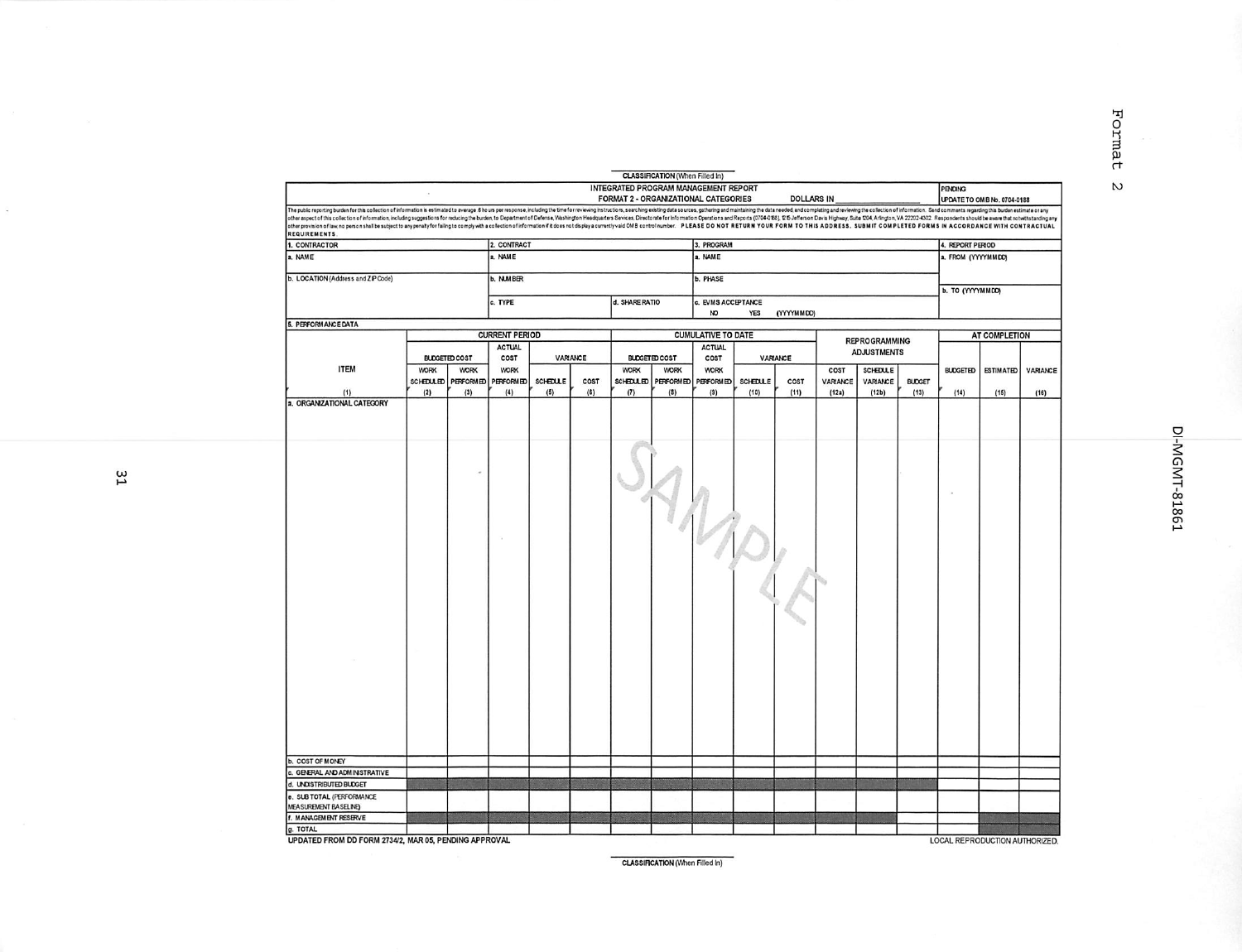|                                                                                                                                                                                                                                                                                                                                                                                                                                                                  |                                                 |                      |                                                                                     |                            |            | <b>CLASSIFICATION</b> (When Filled In)                             |                          |                 |                                                                     |                             |      |                  |                               |                                 |               |
|------------------------------------------------------------------------------------------------------------------------------------------------------------------------------------------------------------------------------------------------------------------------------------------------------------------------------------------------------------------------------------------------------------------------------------------------------------------|-------------------------------------------------|----------------------|-------------------------------------------------------------------------------------|----------------------------|------------|--------------------------------------------------------------------|--------------------------|-----------------|---------------------------------------------------------------------|-----------------------------|------|------------------|-------------------------------|---------------------------------|---------------|
|                                                                                                                                                                                                                                                                                                                                                                                                                                                                  |                                                 |                      |                                                                                     |                            |            | INTEGRATED PROGRAM MANAGEMENT REPORT<br><b>FORMAT 3 - BASELINE</b> |                          |                 |                                                                     | <b>DOLLARS IN</b>           |      |                  | SAMPLE FROM OMB No. 0704-0188 |                                 |               |
| The public regording burden for this collection of information is estimated to average 6.3 hours per response, including the time for reviewing instructions, searching existing data sources, gathering and maintaining the d                                                                                                                                                                                                                                   |                                                 |                      |                                                                                     |                            |            |                                                                    |                          |                 |                                                                     |                             |      |                  |                               |                                 |               |
| collection of information, including suggestions for reducing the burden, to Department of Defense, Washington Headquarters Services, Directorate for information Operations and Reports (0704-0168), 126 afferson Davis Highw<br>subject to any penalty for falling to comply with a collection of information if t does not display a currently valid OMB control number. PLEASE DO NOT RETURN YOUR FOR M TO THIS ADDRESS. SUBMIT COMPLETED FOR MS IN ACCORDAN |                                                 |                      |                                                                                     |                            |            |                                                                    |                          |                 |                                                                     |                             |      |                  |                               |                                 |               |
| 1. CONTRACTOR                                                                                                                                                                                                                                                                                                                                                                                                                                                    | 2. CONTRACT                                     |                      |                                                                                     |                            | 3. PROGRAM |                                                                    |                          |                 |                                                                     | 4. REPORT PERICO            |      |                  |                               |                                 |               |
| A. NAME                                                                                                                                                                                                                                                                                                                                                                                                                                                          |                                                 |                      | a. NAME                                                                             |                            |            |                                                                    | a. NAME                  |                 |                                                                     |                             |      |                  |                               | a. FROM (YYYYMMDD)              |               |
| b. LOCATION (Address and ZP Code)                                                                                                                                                                                                                                                                                                                                                                                                                                |                                                 |                      | b. NUMBER                                                                           |                            |            |                                                                    |                          | <b>b. PHASE</b> |                                                                     |                             |      | b. TO (YYYYMMDD) |                               |                                 |               |
|                                                                                                                                                                                                                                                                                                                                                                                                                                                                  | c. TYPE                                         |                      |                                                                                     | d. SHARE RATIO             |            | c. EVMS ACCEPTANCE<br>ю                                            | YES                      | (YYYYMMDD)      |                                                                     |                             |      |                  |                               |                                 |               |
| <b>CONTRACT DATA</b>                                                                                                                                                                                                                                                                                                                                                                                                                                             |                                                 |                      |                                                                                     |                            |            |                                                                    |                          |                 |                                                                     |                             |      |                  |                               |                                 |               |
| ORIGINAL NEGOTIATED COST                                                                                                                                                                                                                                                                                                                                                                                                                                         | <b>NEGOTIATED</b><br><b>CONTRACT</b><br>CHANGES |                      | $(a + b)$                                                                           | c. CURRENT NEGOTIATED COST |            | d. ESTIMATED COST OF                                               | AUTHORIZED UNPRICED WORK |                 | CONTRACT BUDGET<br>f. TOTAL ALLOCATED BUDGET<br>BASE<br>$(a. + d.)$ |                             |      |                  | g. DFFERENCE<br>$(0. - 1)$    |                                 |               |
| . CONTRACT START DATE<br>(YYYYMMDD)                                                                                                                                                                                                                                                                                                                                                                                                                              |                                                 | (YYYYMMDD)           | CONTRACT DEFINITIZATION DATE                                                        |                            |            | (YYYYMMDD)                                                         | PLANED COMPLETION DATE   |                 | (YYYYMMDD)                                                          | k. CONTRACT COMPLETION DATE |      | (YYYYMMDD)       | . ESTIMATED COMPLETION DATE   |                                 |               |
| <b>PERFORMANCE DATA</b>                                                                                                                                                                                                                                                                                                                                                                                                                                          |                                                 |                      |                                                                                     |                            |            |                                                                    |                          |                 |                                                                     |                             |      |                  |                               | uvas-                           |               |
| <b>BCWS</b><br>CUMULA-<br><b>ITEM</b><br><b>TIVETO</b>                                                                                                                                                                                                                                                                                                                                                                                                           |                                                 | <b>BCWS</b>          | BUDGETED COST FOR WORK SCHEDULED (BCWS) (Non-Cumulative)<br>ENTER SPECIFIED PERIODS |                            |            |                                                                    |                          |                 |                                                                     |                             |      |                  | <b>TOTAL</b>                  |                                 |               |
|                                                                                                                                                                                                                                                                                                                                                                                                                                                                  |                                                 | FOR<br><b>REPORT</b> | $+1$                                                                                | $+2$                       | $+3$       | SIX MONTH FORCAST<br>$+4$                                          | +5                       | $+6$            |                                                                     |                             |      |                  |                               | <b>TRBUTED</b><br><b>BUDGET</b> | <b>BUDGET</b> |
| (1)                                                                                                                                                                                                                                                                                                                                                                                                                                                              | DATE<br>(2)                                     | PERIOD<br>(3)        | (4)                                                                                 | (5)                        | (6)        | (7)                                                                | (8)                      | (9)             | (10)                                                                | (11)                        | (12) | (13)             | (14)                          | (15)                            | (16)          |
| A. PERFORMANCE MEASUREMENT<br>BASELINE (Beginning of Period)                                                                                                                                                                                                                                                                                                                                                                                                     |                                                 |                      |                                                                                     |                            |            |                                                                    |                          |                 |                                                                     |                             |      |                  |                               |                                 |               |
| . BASELINE CHANGES AUTHORIZED<br>DURING REPORT PERIOD                                                                                                                                                                                                                                                                                                                                                                                                            |                                                 |                      |                                                                                     |                            |            |                                                                    |                          |                 |                                                                     |                             |      |                  |                               |                                 |               |
| . PERFORMANCE MEASUREMENT<br><b>BASELINE</b> (End of Period)                                                                                                                                                                                                                                                                                                                                                                                                     |                                                 |                      |                                                                                     |                            |            |                                                                    |                          |                 |                                                                     |                             |      |                  |                               |                                 |               |
| 7. MANAGEMENT RESERVE                                                                                                                                                                                                                                                                                                                                                                                                                                            |                                                 |                      |                                                                                     |                            |            |                                                                    |                          |                 |                                                                     |                             |      |                  |                               |                                 |               |
| 8. TOTAL                                                                                                                                                                                                                                                                                                                                                                                                                                                         |                                                 |                      |                                                                                     |                            |            |                                                                    |                          |                 |                                                                     |                             |      |                  |                               |                                 |               |

CLASSIFICATION (When Filled In)

32

DI-MGMT-81861

Format

 $\omega$